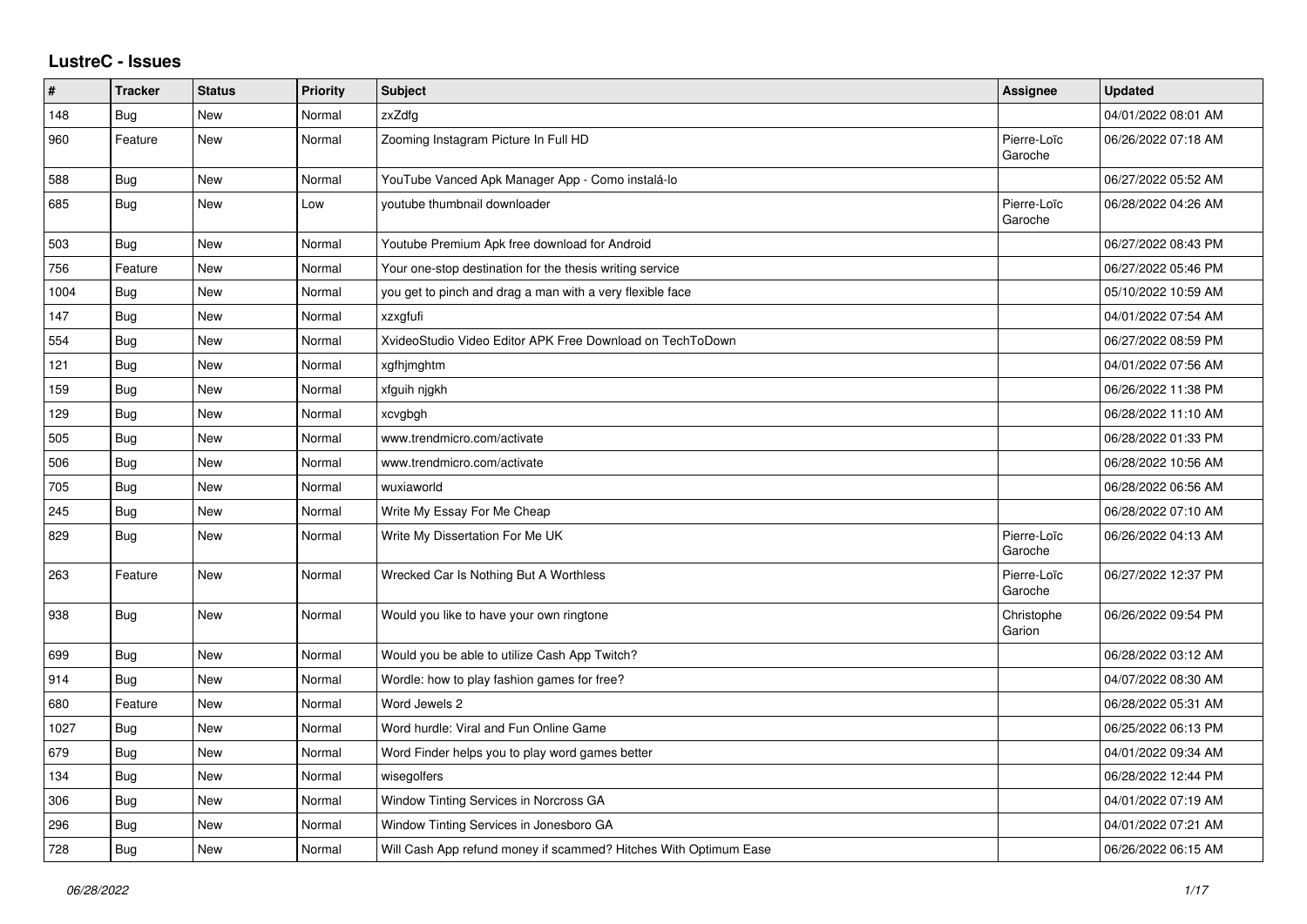| $\vert$ # | <b>Tracker</b> | <b>Status</b> | Priority | <b>Subject</b>                                                             | Assignee               | <b>Updated</b>      |
|-----------|----------------|---------------|----------|----------------------------------------------------------------------------|------------------------|---------------------|
| 538       | <b>Bug</b>     | New           | Normal   | Will cash app refund money if scammed quickly?                             |                        | 06/27/2022 10:25 AM |
| 878       | Bug            | New           | Normal   | Wie ist instazoom hilfreich beim Herunterladen von Instagram-Profilbildern |                        | 04/08/2022 09:28 PM |
| 776       | Bug            | New           | Normal   | Wibargain                                                                  |                        | 06/28/2022 08:29 AM |
| 587       | Bug            | New           | Normal   | Why Picsart Pro Offers Great Features                                      |                        | 06/27/2022 05:28 PM |
| 701       | Bug            | New           | Normal   | Why Law Essay Helper UK is Necessary?                                      |                        | 06/28/2022 08:12 AM |
| 922       | <b>Bug</b>     | New           | Normal   | Why Is The Need For Assignment Writing Services?                           |                        | 06/28/2022 06:59 AM |
| 757       | <b>Bug</b>     | New           | Normal   | Why Is Issue of Car Maintenance so Famous for the Consumers?               |                        | 04/01/2022 09:01 AM |
| 963       | Feature        | New           | Normal   | Why I am not getting cool cash app card designs- call experts              |                        | 06/26/2022 07:52 AM |
| 540       | Bug            | New           | Normal   | Why Haven't I Received My Cash App Card? Can I get t the reasons behind it |                        | 06/27/2022 04:54 PM |
| 78        | Bug            | In Progress   | Normal   | Why generate MCDC conditions for constant flows?                           | Pierre-Loïc<br>Garoche | 04/01/2022 08:08 AM |
| 637       | Feature        | New           | Normal   | Why do the Outlook rules not work in my account?                           |                        | 06/28/2022 11:12 AM |
| 880       | Bug            | New           | Normal   | Why do Subway Surfers popular                                              |                        | 04/01/2022 09:16 AM |
| 884       | <b>Bug</b>     | New           | Normal   | Why do Subway Surfers popular                                              |                        | 04/01/2022 09:16 AM |
| 551       | Bug            | New           | Normal   | Why Do Students Need Online Best Dissertation Writing Services?            |                        | 06/28/2022 03:03 AM |
| 713       | Bug            | New           | High     | Why Cupcake 2048 is a addictive game?                                      | Pierre-Loïc<br>Garoche | 04/01/2022 09:34 AM |
| 208       | Bug            | New           | Normal   | Why Cash app won't let me send money if scammed?                           |                        | 04/01/2022 08:54 AM |
| 188       | Bug            | New           | Normal   | Why are university students buying assignments online?                     | Pierre-Loïc<br>Garoche | 06/28/2022 07:46 AM |
| 707       | Bug            | New           | Normal   | Why Accounting Assignments Are Beneficial For The Students?                | Pierre-Loïc<br>Garoche | 06/28/2022 07:29 AM |
| 1008      | Bug            | New           | Normal   | Who was the first black woman to anchor a newscast?                        |                        | 05/10/2022 03:13 PM |
| 800       | Bug            | New           | Normal   | Who Is an ETL Engineer                                                     |                        | 06/28/2022 08:48 AM |
| 799       | <b>Bug</b>     | New           | Normal   | Who Is an ETL Engineer                                                     |                        | 06/28/2022 02:51 AM |
| 802       | Bug            | <b>New</b>    | Normal   | Who Is an ETL Engineer                                                     |                        | 06/28/2022 02:03 AM |
| 801       | <b>Bug</b>     | New           | Normal   | Who Is an ETL Engineer                                                     |                        | 06/27/2022 12:25 PM |
| 798       | <b>Bug</b>     | New           | Normal   | Who Is an ETL Engineer                                                     |                        | 06/27/2022 09:48 AM |
| 1123      | Bug            | New           | Normal   | Where To Watch FIFA World Cup 2022                                         |                        | 06/24/2022 03:51 AM |
| 920       | <b>Bug</b>     | New           | Normal   | Where I Can Get Essay Writing Services?                                    |                        | 04/11/2022 08:35 AM |
| 1107      | Feature        | New           | High     | Where do you have to find an application to watch news and sports videos?  | Christophe<br>Garion   | 06/27/2022 12:38 PM |
| 768       | Bug            | New           | Normal   | Where can you buy best jackets online?                                     |                        | 06/26/2022 01:50 PM |
| 793       | Feature        | New           | Urgent   | Where can I find cheap FIFA coins?                                         | Pierre-Loïc<br>Garoche | 06/25/2022 05:05 AM |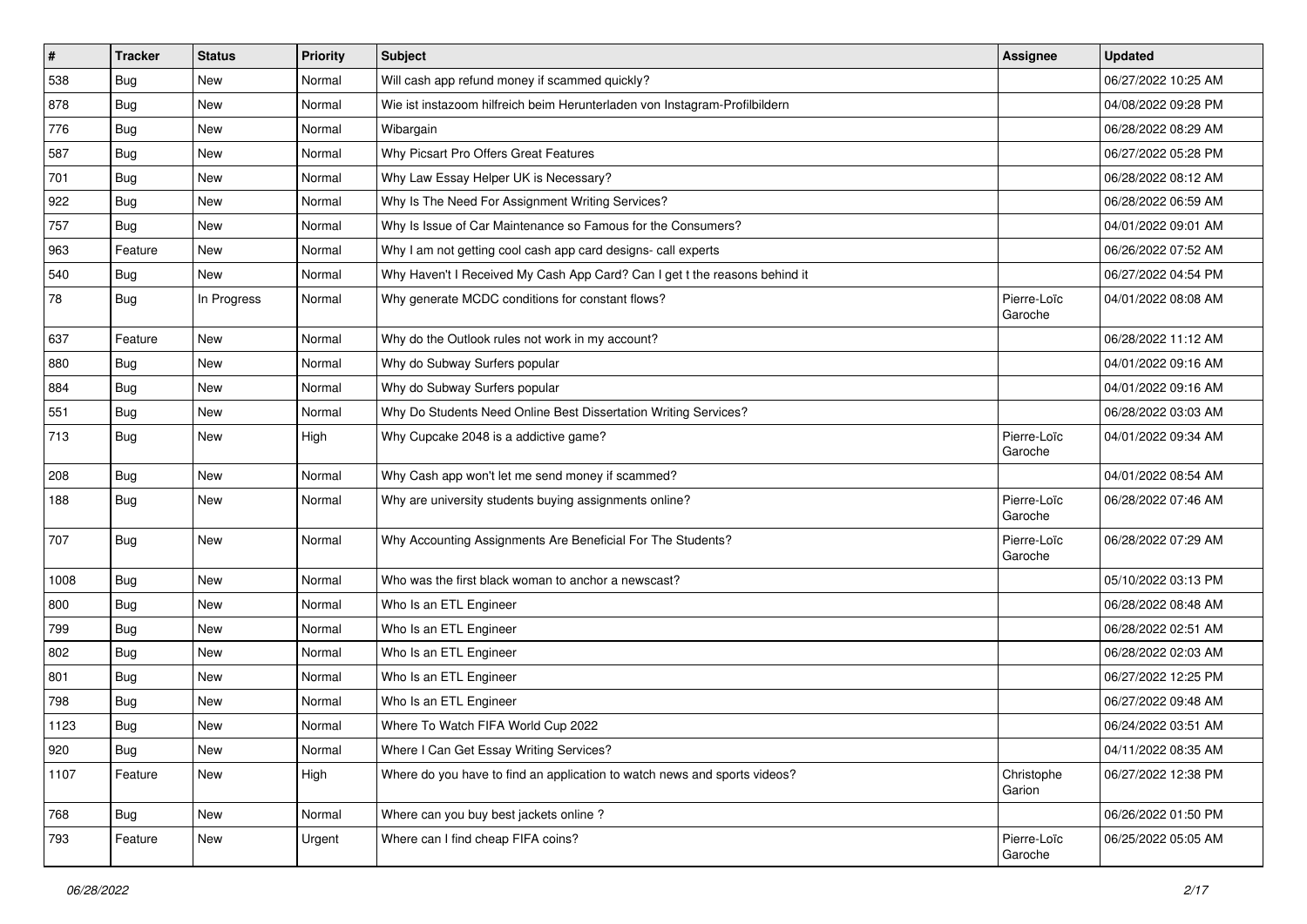| $\sharp$ | <b>Tracker</b> | <b>Status</b> | Priority | <b>Subject</b>                                                             | <b>Assignee</b>        | <b>Updated</b>      |
|----------|----------------|---------------|----------|----------------------------------------------------------------------------|------------------------|---------------------|
| 300      | Bug            | New           | Normal   | Wheels Powder Coating Services in Norcross GA                              |                        | 04/15/2022 01:45 PM |
| 223      | Bug            | New           | Normal   | WhatsApp Plus: Download, Update and Themes                                 |                        | 06/03/2022 08:07 PM |
| 1099     | Feature        | New           | Normal   | Whatsapp Plus - A New Way Of Communicating                                 |                        | 06/28/2022 07:57 AM |
| 560      | Bug            | New           | Normal   | Whatsapp Aero - Make Your Phone Auto Connect                               |                        | 04/01/2022 09:28 AM |
| 605      | Feature        | New           | Normal   | What will the future of logo design be like?                               |                        | 06/28/2022 01:31 PM |
| 1094     | Bug            | New           | Normal   | What time does direct deposit hit Cash App?                                |                        | 06/14/2022 03:27 PM |
| 1125     | Bug            | New           | Normal   | What is Wordscapes?                                                        |                        | 06/24/2022 09:05 AM |
| 868      | Feature        | New           | Normal   | What Is the Role of a Graphic Designer?                                    | Pierre-Loïc<br>Garoche | 04/01/2022 09:12 AM |
| 1043     | Bug            | <b>New</b>    | Normal   | What Is The Right Way To Troubleshoot Cash App Transfer Failed Problems?   |                        | 05/25/2022 01:16 PM |
| 927      | Feature        | New           | Normal   | What Is The Right Way To Troubleshoot Cash App Transfer Failed Problems?   |                        | 04/12/2022 05:54 AM |
| 523      | Bug            | New           | Normal   | What Is The Right Google Account Recovery Aid To Regain Account Access?    | Pierre-Loïc<br>Garoche | 06/28/2022 05:17 AM |
| 836      | Bug            | New           | Normal   | What Is The Required Amount To Pay As Cash App Clearance Fee?              |                        | 04/01/2022 09:00 AM |
| 636      | Bug            | New           | Normal   | What is the most popular furniture color?                                  |                        | 06/25/2022 04:57 PM |
| 520      | Bug            | New           | Normal   | What Is The Major Role Of Cash.app/Help and Support Page?                  |                        | 06/28/2022 10:45 AM |
| 569      | Bug            | New           | Normal   | What is the incoming and outgoing mail server for Outlook IMAP settings?   | Pierre-Loïc<br>Garoche | 06/27/2022 02:29 AM |
| 570      | Bug            | New           | Normal   | What is Sutton bank cash app customer service phone number?                | Pierre-Loïc<br>Garoche | 06/26/2022 07:49 AM |
| 580      | Bug            | New           | High     | What is Narrative Essay?                                                   | Christophe<br>Garion   | 06/26/2022 04:49 PM |
| 1105     | Bug            | New           | High     | What is Mahjong online?                                                    |                        | 06/28/2022 03:47 AM |
| 496      | Bug            | New           | Normal   | What is Live NetTV?                                                        |                        | 06/27/2022 08:32 PM |
| 761      | Bug            | New           | Normal   | What is it about basketball that makes it so popular in the United States? | Corentin<br>Lauverjat  | 06/27/2022 08:40 PM |
| 792      | Bug            | New           | Normal   | What is Google Camera Mod?                                                 |                        | 06/27/2022 10:20 AM |
| 853      | Bug            | New           | Normal   | what is dr laser                                                           |                        | 04/01/2022 09:13 AM |
| 585      | Bug            | New           | Normal   | What is cash app help number?                                              |                        | 06/26/2022 06:21 PM |
| 764      | Bug            | New           | Normal   | What is available to see what I can watch HBO Max?                         |                        | 06/28/2022 03:59 AM |
| 279      | Bug            | New           | High     | What is an essential feature of an internal communications app?            |                        | 06/28/2022 03:52 AM |
| 667      | Bug            | New           | Normal   | What Is a Ringtone?                                                        |                        | 06/28/2022 06:00 AM |
| 477      | Bug            | New           | Normal   | What Does Online Coupon Mean?                                              |                        | 06/25/2022 11:15 PM |
| 1112     | Bug            | New           | Normal   | What Cash App Policy Says If Random Person Sent Me Money On Cash App?      |                        | 06/27/2022 02:39 AM |
| 1078     | Bug            | New           | Normal   | What Bank Is Cash App On Plaid? Find Clarity And Assistance                |                        | 06/15/2022 11:56 AM |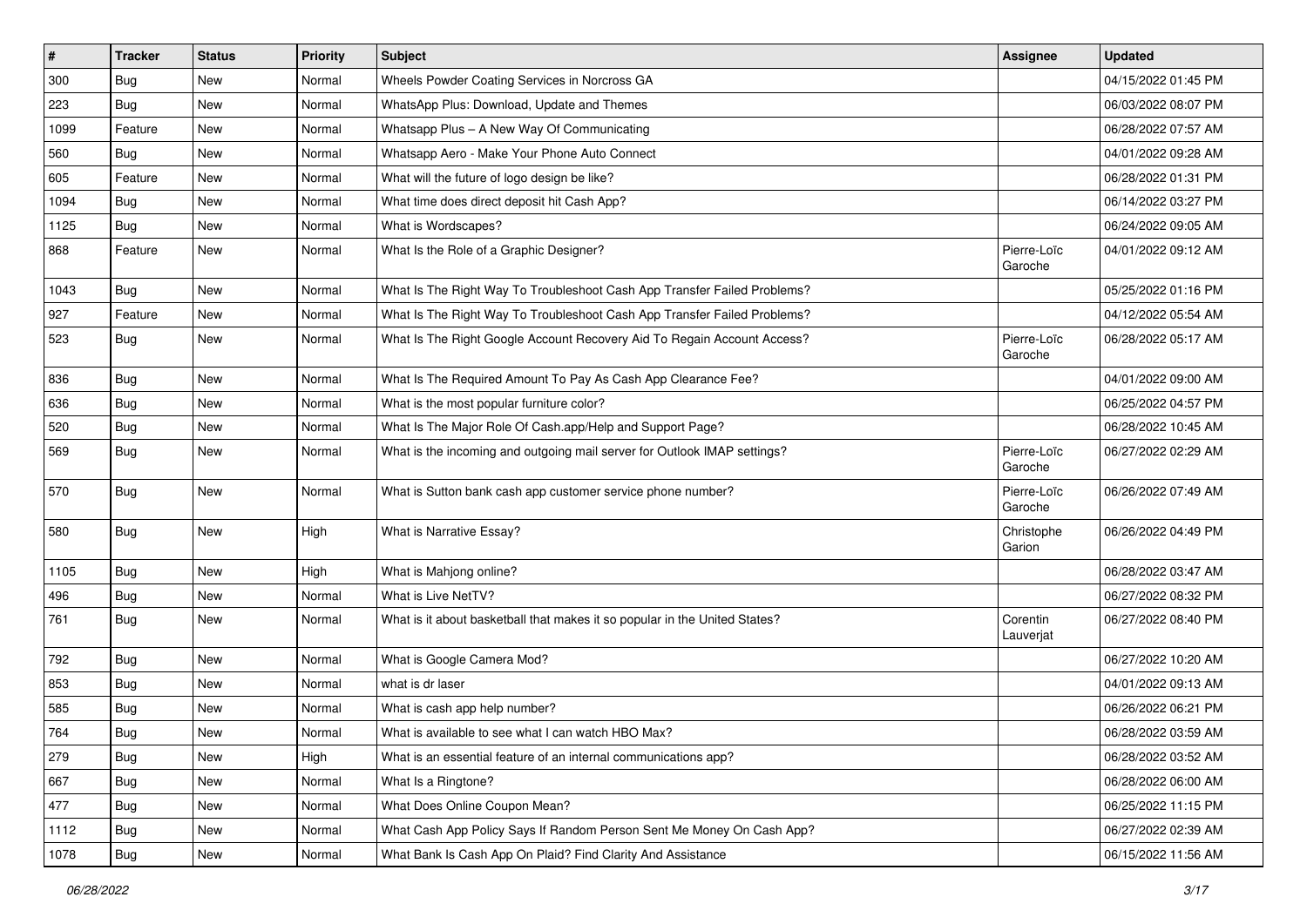| #    | <b>Tracker</b> | <b>Status</b> | Priority | Subject                                                                       | Assignee               | <b>Updated</b>      |
|------|----------------|---------------|----------|-------------------------------------------------------------------------------|------------------------|---------------------|
| 281  | Feature        | <b>New</b>    | Normal   | what are the types of Ringtones?                                              | Anonymous              | 06/27/2022 09:41 PM |
| 1010 | Bug            | New           | Normal   | what are the requirements to borrow money from cash app ? cash app borrow app | Pierre-Loïc<br>Garoche | 05/11/2022 09:29 AM |
| 675  | Bug            | New           | Normal   | What Are Smart Tactics To Fix Cash App Transfer Failed Hurdles?               |                        | 06/27/2022 09:51 AM |
| 559  | <b>Bug</b>     | <b>New</b>    | High     | What Are Permission For Applications like Facebook Sending MMS?               |                        | 06/27/2022 08:34 PM |
| 725  | Feature        | New           | Normal   | What are memo writing services design                                         |                        | 06/24/2022 06:24 AM |
| 857  | Bug            | New           | Normal   | Welcome to the world of classic retro games                                   |                        | 04/01/2022 09:13 AM |
| 686  | Bug            | New           | Normal   | Welcome To The Most Demandable Mahipalpur Escorts Agency                      |                        | 06/27/2022 03:45 PM |
| 548  | Bug            | New           | Normal   | Web N Logo Design                                                             |                        | 06/28/2022 08:24 AM |
| 542  | Bug            | New           | Normal   | Web N Logo Design                                                             |                        | 06/27/2022 07:02 PM |
| 260  | <b>Bug</b>     | New           | Normal   | Web Design Services Near Me                                                   |                        | 06/26/2022 11:55 AM |
| 555  | Bug            | New           | Normal   | web design development in hyderabad                                           |                        | 06/28/2022 05:01 AM |
| 264  | Bug            | <b>New</b>    | Normal   | We Buy Your Unwanted Car                                                      | Corentin<br>Lauverjat  | 06/28/2022 12:43 AM |
| 658  | Bug            | New           | Normal   | Watermelon Nutrition Facts And Health Benefits                                |                        | 06/28/2022 01:57 AM |
| 313  | Bug            | New           | Normal   | Water Extraction Services in Virginia Beach VA                                |                        | 06/23/2022 02:14 AM |
| 314  | Bug            | New           | Normal   | Water Extraction Services in Virginia Beach VA                                |                        | 04/01/2022 07:25 AM |
| 331  | Bug            | <b>New</b>    | Normal   | Water Extraction Services in Norfolk VA                                       |                        | 06/28/2022 06:48 AM |
| 346  | <b>Bug</b>     | New           | Normal   | Water Extraction Services in Chesapeake VA                                    |                        | 04/01/2022 07:15 AM |
| 968  | Feature        | New           | Normal   | watch nfl online free live streaming                                          |                        | 06/25/2022 11:52 PM |
| 974  | Bug            | <b>New</b>    | Normal   | Watch NCAA Football Live Streaming Free                                       |                        | 06/26/2022 05:33 PM |
| 969  | <b>Bug</b>     | New           | Normal   | Watch NCAA Football Live Match Free                                           |                        | 06/28/2022 01:31 PM |
| 1095 | Feature        | <b>New</b>    | High     | Want to Know the Best CV Makers in Dubai?                                     |                        | 06/20/2022 06:29 AM |
| 584  | Bug            | New           | Normal   | Want the cash app customer service number to check balance?                   |                        | 06/28/2022 01:53 AM |
| 1036 | Bug            | New           | Normal   | <b>VPS Material</b>                                                           |                        | 05/18/2022 09:34 PM |
| 981  | Bug            | New           | Normal   | VidMate Mod APK                                                               |                        | 06/28/2022 11:24 AM |
| 620  | Bug            | New           | Normal   | Viagra Meds: Fastest & Quick Delivery On Your Doorstep - USA                  |                        | 06/28/2022 04:33 AM |
| 607  | Bug            | New           | Normal   | Vex 5                                                                         |                        | 06/27/2022 11:24 PM |
| 722  | Bug            | New           | Normal   | Vergrößern Sie Instagram-Fotos mit instazoom                                  | Christophe<br>Garion   | 06/28/2022 07:21 AM |
| 292  | Bug            | New           | Normal   | Venmo to Cash App Transfer Of Money- Explore Here                             |                        | 06/28/2022 12:08 PM |
| 1001 | Bug            | New           | Normal   | Venmo Keep Saying Error?                                                      |                        | 06/27/2022 02:20 AM |
| 301  | <b>Bug</b>     | New           | Normal   | Vehicle Electronics Services in Norcross GA                                   |                        | 04/01/2022 07:18 AM |
| 125  | Bug            | New           | Normal   | vbvnm                                                                         |                        | 04/01/2022 07:55 AM |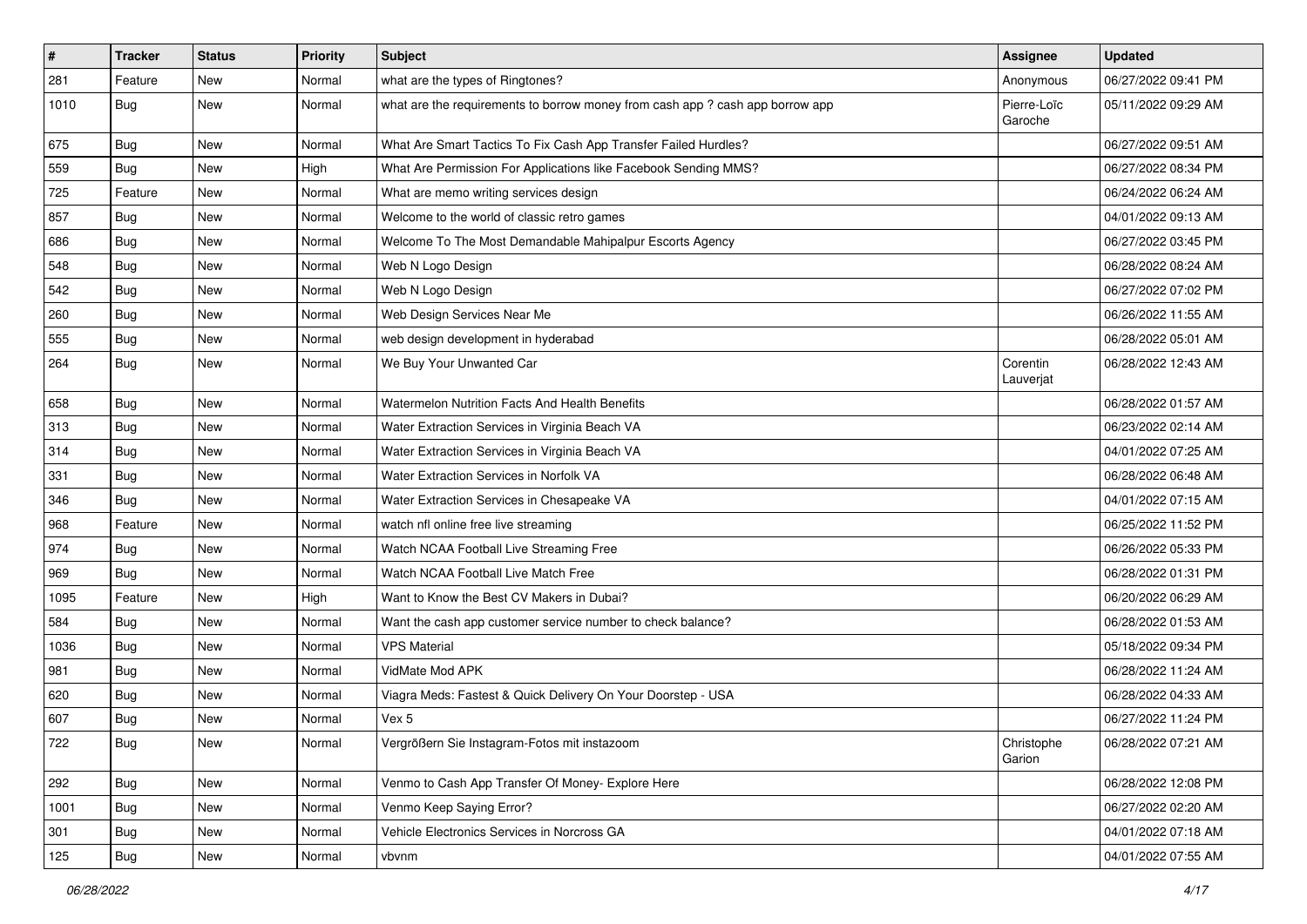| $\vert$ # | <b>Tracker</b> | <b>Status</b> | <b>Priority</b> | <b>Subject</b>                                                                   | <b>Assignee</b>        | <b>Updated</b>      |
|-----------|----------------|---------------|-----------------|----------------------------------------------------------------------------------|------------------------|---------------------|
| 1066      | Feature        | New           | High            | Using the default Routerlogin.net web address for setup                          |                        | 05/31/2022 12:16 PM |
| 624       | Bug            | New           | Normal          | Use go with the Driving Directions for your go                                   |                        | 06/21/2022 04:54 AM |
| 153       | Bug            | New           | Normal          | urgent loan online                                                               | Christophe<br>Garion   | 06/28/2022 12:49 AM |
| 464       | Bug            | New           | Normal          | Upholstery Cleaning Westchester MA                                               |                        | 06/28/2022 11:39 AM |
| 440       | Bug            | New           | Normal          | Upholstery Cleaning Watertown MA                                                 |                        | 04/01/2022 07:49 AM |
| 415       | Bug            | New           | Normal          | Upholstery Cleaning Somerville MA                                                |                        | 04/01/2022 07:48 AM |
| 324       | <b>Bug</b>     | New           | Normal          | Upholstery Cleaning Services in Virginia Beach VA                                |                        | 04/01/2022 07:26 AM |
| 339       | Bug            | New           | Normal          | Upholstery Cleaning Services in Norfolk VA                                       |                        | 06/17/2022 04:36 AM |
| 355       | Bug            | New           | Normal          | Upholstery Cleaning Services in Chesapeake VA                                    |                        | 04/01/2022 07:14 AM |
| 448       | Bug            | New           | Normal          | Upholstery Cleaning Quincy MA                                                    |                        | 04/01/2022 07:48 AM |
| 432       | Bug            | New           | Normal          | Upholstery Cleaning Newton MA                                                    |                        | 04/01/2022 07:50 AM |
| 456       | Bug            | New           | Normal          | <b>Upholstery Cleaning Medford MA</b>                                            |                        | 04/01/2022 07:28 AM |
| 423       | Bug            | New           | Normal          | Upholstery Cleaning Brookline MA                                                 |                        | 04/01/2022 07:46 AM |
| 407       | Bug            | New           | Normal          | Upholstery Cleaning Boston MA                                                    |                        | 04/01/2022 07:47 AM |
| 472       | Bug            | New           | Normal          | Upholstery Cleaning Arlington MA                                                 |                        | 04/01/2022 07:31 AM |
| 513       | Bug            | New           | Normal          | Unlock cash app account using the easy steps:                                    | Anonymous              | 06/28/2022 08:44 AM |
| 490       | Bug            | New           | Normal          | Unlock cash app account by getting quick solutions from the technical executives |                        | 06/28/2022 03:42 AM |
| 597       | Bug            | New           | Normal          | Universo s / f Download                                                          |                        | 06/28/2022 03:36 AM |
| 598       | <b>Bug</b>     | New           | Normal          | Universo s / f Download                                                          |                        | 06/25/2022 03:38 PM |
| 772       | Bug            | New           | Normal          | united airlines baggage policy                                                   |                        | 06/27/2022 10:53 PM |
| 771       | Bug            | New           | Normal          | united airlines baggage policy                                                   |                        | 06/26/2022 07:19 AM |
| 1093      | Bug            | New           | Normal          | Uniswap Exchange                                                                 | Christophe<br>Garion   | 06/14/2022 11:55 AM |
| 563       | Bug            | New           | Normal          | Understanding the Difference Between Free and Paid Mod Apks                      |                        | 06/28/2022 06:51 AM |
| 861       | Feature        | New           | Low             | Understanding Situational Depression                                             | Pierre-Loïc<br>Garoche | 04/01/2022 09:12 AM |
| 483       | Bug            | New           | Normal          | UK best essay writing service                                                    |                        | 06/28/2022 01:35 AM |
| 484       | Bug            | New           | Normal          | UK best essay writing service                                                    |                        | 06/27/2022 02:01 PM |
| 200       | Bug            | New           | Normal          | uiopi[o                                                                          |                        | 06/28/2022 12:33 AM |
| 168       | Bug            | New           | Normal          | UFC 256 Live Stream Online                                                       |                        | 06/28/2022 08:44 AM |
| 113       | Bug            | New           | Normal          | ufc 254 live                                                                     |                        | 06/27/2022 08:54 AM |
| 495       | Bug            | New           | Normal          | Twitch Clip Downloader Download Twitch Clips Online 2021                         |                        | 06/28/2022 01:38 AM |
| 661       | <b>Bug</b>     | New           | Normal          | Turbo VPN MOD APK Download                                                       |                        | 06/27/2022 07:18 PM |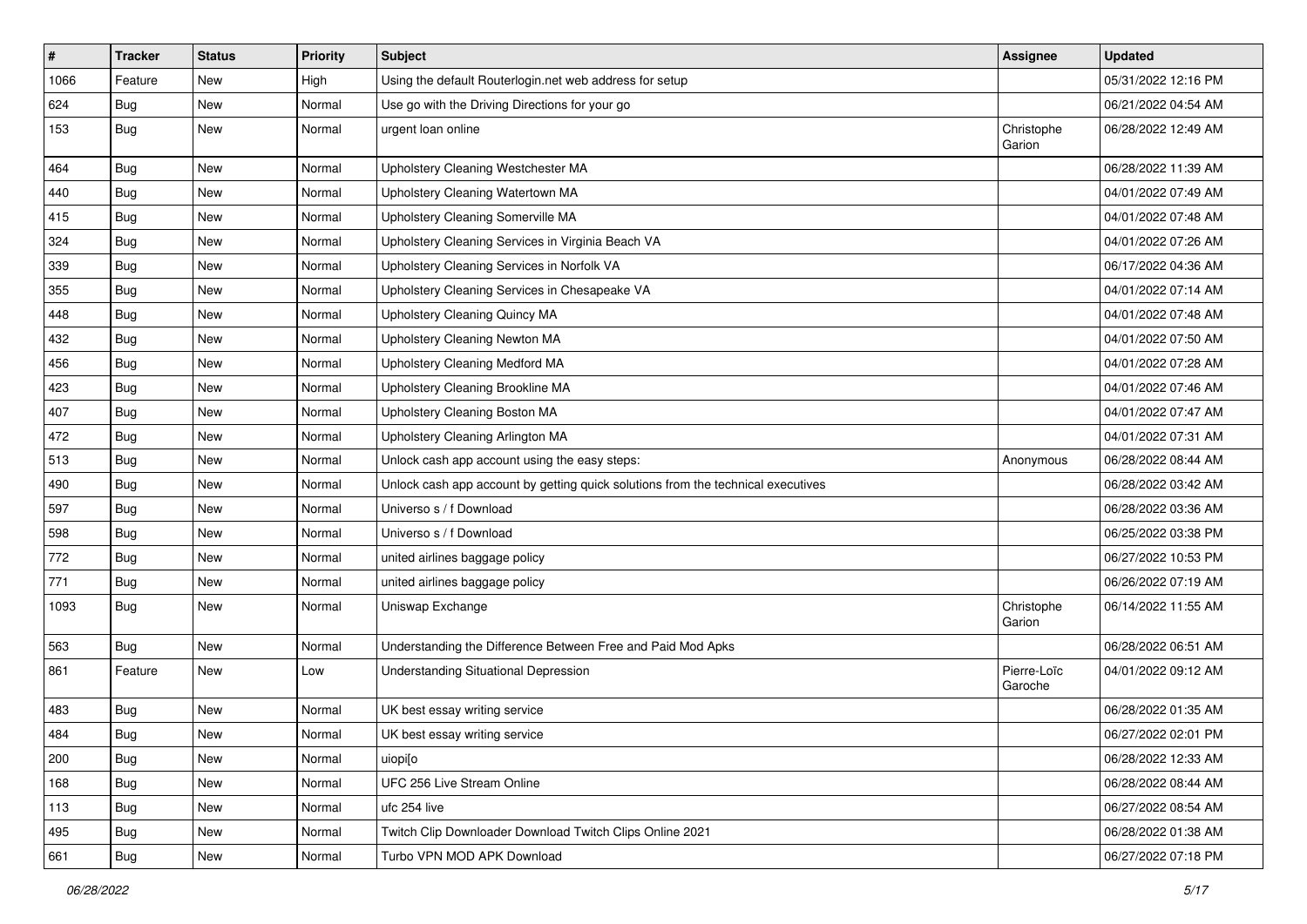| $\vert$ # | <b>Tracker</b> | <b>Status</b> | <b>Priority</b> | <b>Subject</b>                                                                                          | Assignee               | <b>Updated</b>      |
|-----------|----------------|---------------|-----------------|---------------------------------------------------------------------------------------------------------|------------------------|---------------------|
| 1084      | <b>Bug</b>     | New           | Normal          | <b>Trippie Redd</b>                                                                                     |                        | 06/11/2022 09:05 AM |
| 131       | Bug            | New           | Normal          | triokids                                                                                                |                        | 04/01/2022 07:54 AM |
| 178       | Bug            | New           | Normal          | transparent lace wigs                                                                                   |                        | 06/27/2022 11:04 PM |
| 514       | <b>Bug</b>     | New           | Normal          | Trans-Caribbean                                                                                         |                        | 06/28/2022 11:08 AM |
| 909       | Bug            | New           | Normal          | Toca Life World APK                                                                                     |                        | 04/06/2022 04:52 AM |
| 908       | <b>Bug</b>     | New           | Normal          | Toca Life World APK                                                                                     |                        | 04/06/2022 03:18 AM |
| 844       | Bug            | New           | Normal          | To know Chime Routing Number call on the helpline number                                                |                        | 04/01/2022 08:58 AM |
| 837       | Bug            | New           | Normal          | To Create An Instagram Story                                                                            | Pierre-Loïc<br>Garoche | 04/01/2022 08:58 AM |
| 1114      | <b>Bug</b>     | <b>New</b>    | Normal          | To control the car, all you must do is click to go left or right and release the button to go straight. |                        | 06/28/2022 11:16 AM |
| 712       | Bug            | New           | Normal          | <b>Tips and Tricks</b>                                                                                  |                        | 06/28/2022 02:40 AM |
| 321       | <b>Bug</b>     | New           | Normal          | Tile & Grout Cleaning Services in Virginia Beach VA                                                     |                        | 06/28/2022 11:31 AM |
| 336       | Bug            | New           | Normal          | Tile & Grout Cleaning Services in Norfolk VA                                                            |                        | 06/28/2022 11:24 AM |
| 352       | <b>Bug</b>     | New           | Normal          | Tile & Grout Cleaning Services in Chesapeake VA                                                         |                        | 06/27/2022 06:39 PM |
| 945       | Bug            | New           | Normal          | TikTok 18 Mod Apk For Your Android                                                                      |                        | 04/13/2022 09:32 AM |
| 529       | Bug            | New           | Normal          | Thop TV APK - Free Download for Android                                                                 |                        | 06/28/2022 11:37 AM |
| 642       | <b>Bug</b>     | New           | Normal          | thong tin thoi tiet ngay hom nay                                                                        |                        | 06/27/2022 10:03 AM |
| 645       | Bug            | New           | Normal          | thong tin chinh xac nhat hom nay                                                                        |                        | 06/26/2022 09:46 PM |
| 639       | Bug            | New           | Normal          | thong tin chinh xac                                                                                     |                        | 06/27/2022 09:48 AM |
| 743       | Bug            | New           | Normal          | They promote 'pixel art' contests and a 'game jam' related to the work and figure of Carlos Casares     |                        | 06/28/2022 12:04 PM |
| 1065      | Bug            | New           | Normal          | The top foreign language training game in 2022                                                          |                        | 06/07/2022 04:05 AM |
| 891       | Bug            | New           | Normal          | The most interesting game today, have you tried it?                                                     |                        | 04/01/2022 09:17 AM |
| 512       | Bug            | New           | Normal          | The Importance Of Using Custom Writing Services                                                         |                        | 06/27/2022 07:52 PM |
| 672       | Bug            | New           | Normal          | The easiest way to delete ringtones on iPhone                                                           |                        | 06/27/2022 03:38 AM |
| 1033      | <b>Bug</b>     | New           | Normal          | The best slope 2 online games to play right now                                                         |                        | 05/17/2022 10:55 AM |
| 723       | Bug            | New           | High            | The best horror game in 2021                                                                            | Christophe<br>Garion   | 06/28/2022 07:06 AM |
| 674       | Bug            | New           | Normal          | The best game in 2021                                                                                   | Pierre-Loïc<br>Garoche | 06/28/2022 08:19 AM |
| 1028      | Bug            | New           | Normal          | The Best Free Online Game to Play with Friends                                                          |                        | 05/16/2022 05:00 AM |
| 625       | Bug            | New           | Normal          | The best free online driving directions tool                                                            |                        | 04/01/2022 09:28 AM |
| 930       | Bug            | New           | Normal          | The best free games online                                                                              |                        | 04/12/2022 09:05 AM |
| 932       | Bug            | New           | Normal          | The best epic, long-playing PC games will consume days of your life.                                    |                        | 05/15/2022 07:44 PM |
| 749       | <b>Bug</b>     | New           | Normal          | The Best Bubble Shooter Game for Android                                                                |                        | 06/26/2022 12:12 PM |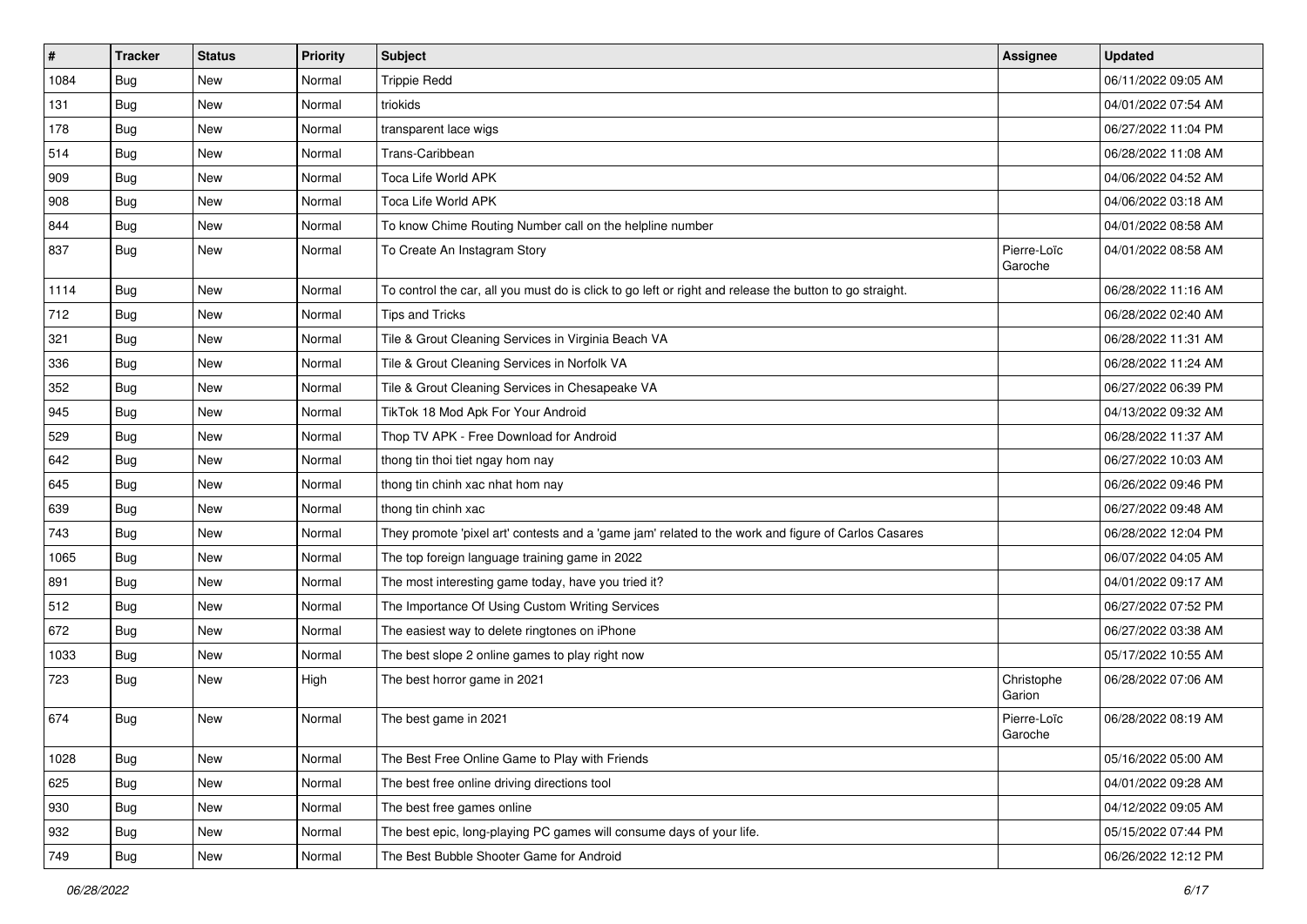| $\sharp$ | <b>Tracker</b> | <b>Status</b> | Priority | <b>Subject</b>                                                     | Assignee               | <b>Updated</b>      |
|----------|----------------|---------------|----------|--------------------------------------------------------------------|------------------------|---------------------|
| 221      | Bug            | New           | Normal   | The Best APk                                                       |                        | 04/01/2022 08:49 AM |
| 246      | Bug            | New           | Normal   | The Beast App                                                      |                        | 06/28/2022 09:31 AM |
| 970      | Bug            | New           | Normal   | The Amount Of Time Does Cash App Direct Deposit Time Take?         |                        | 06/26/2022 07:32 PM |
| 1040     | Bug            | New           | Normal   | thabet                                                             |                        | 05/19/2022 08:05 PM |
| 482      | Bug            | New           | Normal   | <b>Text Window</b>                                                 |                        | 06/28/2022 01:24 PM |
| 498      | Bug            | New           | Normal   | Téléchargeur SoundCloud : SoundCloud en Mp3                        | Christophe<br>Garion   | 06/28/2022 03:54 AM |
| 961      | Bug            | <b>New</b>    | Normal   | TeaTv is an Android                                                |                        | 06/26/2022 02:02 PM |
| 644      | Bug            | New           | Normal   | <b>TeaTV App Review</b>                                            |                        | 06/27/2022 11:47 AM |
| 664      | Bug            | <b>New</b>    | Normal   | Tea TV Apk Download - The Best Way to Watch Movies Offline         |                        | 06/26/2022 12:59 PM |
| 691      | Bug            | New           | Normal   | tea garden dublin                                                  |                        | 04/01/2022 09:31 AM |
| 926      | Bug            | <b>New</b>    | Normal   | tavor 7                                                            |                        | 06/22/2022 05:08 PM |
| 925      | Bug            | New           | Normal   | tavor 7                                                            |                        | 06/15/2022 03:45 AM |
| 710      | Bug            | New           | Normal   | Take Necessary Assistance If You Are Unable Activate Cash App Card |                        | 06/25/2022 09:26 PM |
| 1070     | Feature        | New           | Normal   | <b>Tableau Consulting Expertise</b>                                |                        | 06/09/2022 11:50 AM |
| 1000     | Bug            | New           | Normal   | Super easy way to zoom photos and upload to Instagram              | Christophe<br>Garion   | 05/07/2022 11:06 AM |
| 1120     | Bug            | New           | Normal   | Summary of 5 best coloring apps on phones                          |                        | 06/26/2022 11:32 AM |
| 1011     | Bug            | New           | Normal   | Summary of 10 best coloring apps on phones                         |                        | 05/11/2022 10:58 AM |
| 140      | Bug            | New           | Normal   | sugarbalanceusa                                                    |                        | 06/28/2022 12:05 AM |
| 126      | Feature        | New           | Normal   | Stussy Air Force 1 replica                                         |                        | 06/28/2022 05:31 AM |
| 558      | Feature        | New           | Normal   | <b>Stunning Classic Sofas</b>                                      |                        | 06/27/2022 04:44 PM |
| 967      | Feature        | <b>New</b>    | Normal   | stream live nfl games free online                                  |                        | 06/26/2022 10:09 AM |
| 319      | Bug            | New           | Normal   | Steam Cleaning Services in Virginia Beach VA                       |                        | 04/01/2022 07:27 AM |
| 334      | Bug            | New           | Normal   | Steam Cleaning Services in Norfolk VA                              |                        | 04/01/2022 07:25 AM |
| 349      | Bug            | New           | Normal   | Steam Cleaning Services in Chesapeake VA                           |                        | 04/01/2022 07:14 AM |
| 309      | Bug            | New           | Normal   | Stain Removal Services in Virginia Beach VA                        |                        | 04/01/2022 07:19 AM |
| 327      | Bug            | New           | Normal   | Stain Removal Services in Norfolk VA                               |                        | 04/01/2022 07:26 AM |
| 342      | Bug            | New           | Normal   | Stain Removal Services in Chesapeake VA                            |                        | 04/01/2022 07:22 AM |
| 312      | Bug            | New           | Normal   | Stain Protection Services in Virginia Beach VA                     |                        | 06/28/2022 08:22 AM |
| 330      | Bug            | <b>New</b>    | Normal   | Stain Protection Services in Norfolk VA                            |                        | 04/01/2022 07:26 AM |
| 345      | Bug            | New           | Normal   | Stain Protection Services in Chesapeake VA                         |                        | 06/28/2022 06:52 AM |
| 814      | <b>Bug</b>     | New           | Normal   | Stage Fright Cure                                                  | Pierre-Loïc<br>Garoche | 06/28/2022 12:31 AM |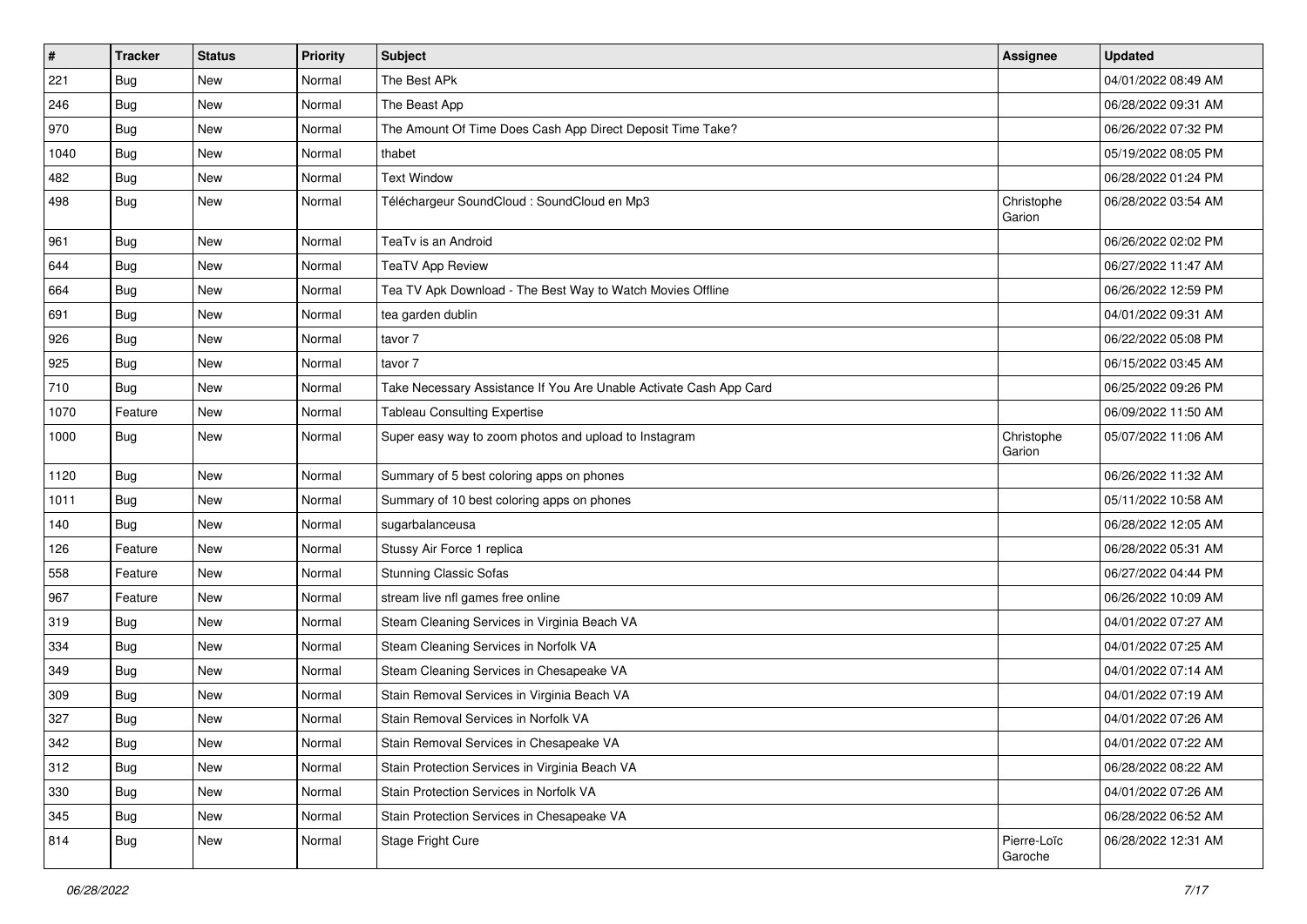| $\pmb{\#}$ | <b>Tracker</b> | <b>Status</b> | <b>Priority</b> | Subject                                                                              | Assignee               | <b>Updated</b>      |
|------------|----------------|---------------|-----------------|--------------------------------------------------------------------------------------|------------------------|---------------------|
| 773        | <b>Bug</b>     | New           | Normal          | Spades - Play online free                                                            |                        | 06/28/2022 12:26 PM |
| 526        | Bug            | <b>New</b>    | Normal          | Soundcloud to mp3 converter - Download Soundcloud songs                              |                        | 06/27/2022 01:55 PM |
| 869        | Bug            | <b>New</b>    | Normal          | Sonnerie Post Malone 2022                                                            |                        | 04/13/2022 11:05 AM |
| 141        | Feature        | New           | Normal          | Something about jerry curly                                                          |                        | 06/28/2022 11:16 AM |
| 718        | Bug            | <b>New</b>    | High            | Solve Complex Accounting Assignments                                                 | Hamza<br>Bourbouh      | 06/27/2022 08:38 PM |
| 222        | Bug            | New           | Normal          | Social Profile links                                                                 |                        | 06/27/2022 01:15 PM |
| 1048       | Bug            | <b>New</b>    | Normal          | So zeigen Sie ein Instagram-Profilbild an und vergrößern es                          |                        | 05/25/2022 06:56 AM |
| 992        | Bug            | <b>New</b>    | Normal          | So vergrößern Sie Ihr Instagram-Profilbild                                           |                        | 06/26/2022 11:29 PM |
| 576        | Bug            | New           | Normal          | So laden Sie ein Instagram-Bild herunter                                             |                        | 06/26/2022 08:46 PM |
| 1018       | Bug            | New           | Normal          | So erhalten Sie ein kostenloses Hörbuch                                              |                        | 06/28/2022 10:39 AM |
| 136        | <b>Bug</b>     | New           | Normal          | snappow                                                                              |                        | 06/28/2022 06:05 AM |
| 809        | Bug            | <b>New</b>    | Normal          | Smash Karts - immerse yourself in the exciting race                                  |                        | 06/28/2022 09:57 AM |
| 897        | <b>Bug</b>     | New           | Normal          | Slot Pulsa Pragmatic Play                                                            | Xavier Thirioux        | 04/01/2022 12:08 PM |
| 63         | Feature        | New           | Normal          | Skip normalization step in mutation generation if it possible                        | Pierre-Loïc<br>Garoche | 06/27/2022 04:16 PM |
| 1108       | Bug            | <b>New</b>    | Normal          | Six Guns Mod Apk Answers Your Questions                                              |                        | 06/26/2022 06:26 PM |
| 1109       | Feature        | <b>New</b>    | Normal          | Six Guns Mod Apk Answers Your Questions                                              | Christophe<br>Garion   | 06/26/2022 09:12 AM |
| 1110       | <b>Bug</b>     | New           | Normal          | Six Guns Mod Apk Answers Your Questions                                              | Pierre-Loïc<br>Garoche | 06/20/2022 04:42 AM |
| 931        | Feature        | <b>New</b>    | High            | Situs Judi Slot Online apel888                                                       | Pierre-Loïc<br>Garoche | 06/26/2022 01:07 AM |
| 808        | Bug            | <b>New</b>    | Normal          | Sinnvolle Guten-Morgen-Grüße                                                         |                        | 06/28/2022 09:47 AM |
| 567        | Bug            | New           | Normal          | Singapore assignment help                                                            |                        | 06/28/2022 04:12 AM |
| 72         | Bug            | New           | Normal          | Simulinkd does not match Lustre using EMF backend when using nested Merge expression | Pierre-Loïc<br>Garoche | 04/01/2022 08:06 AM |
| 500        | Bug            | New           | Normal          | Simply contact the technical team, to find the solution to cash app refund problems. | Pierre-Loïc<br>Garoche | 06/28/2022 08:00 AM |
| 898        | Bug            | New           | Normal          | Shadow Fight 2 Mod APK                                                               |                        | 04/02/2022 09:17 AM |
| 652        | <b>Bug</b>     | New           | Normal          | Sesame Health Benefits                                                               |                        | 06/28/2022 03:01 AM |
| 1055       | Bug            | New           | Normal          | seo apk                                                                              | Pierre-Loïc<br>Garoche | 05/27/2022 06:23 AM |
| 197        | <b>Bug</b>     | New           | Normal          | SBL JABORANDI PLUS HAIR OIL - COMPLETE SCALP CARE (100ML)                            |                        | 06/28/2022 03:43 AM |
| 199        | Bug            | New           | Normal          | SBL CLEARSTONE DROPS (30ML)                                                          |                        | 04/01/2022 08:23 AM |
| 252        | Bug            | New           | Normal          | Samsung U600 - Is Essential Business And Personal Phone                              |                        | 04/04/2022 04:45 AM |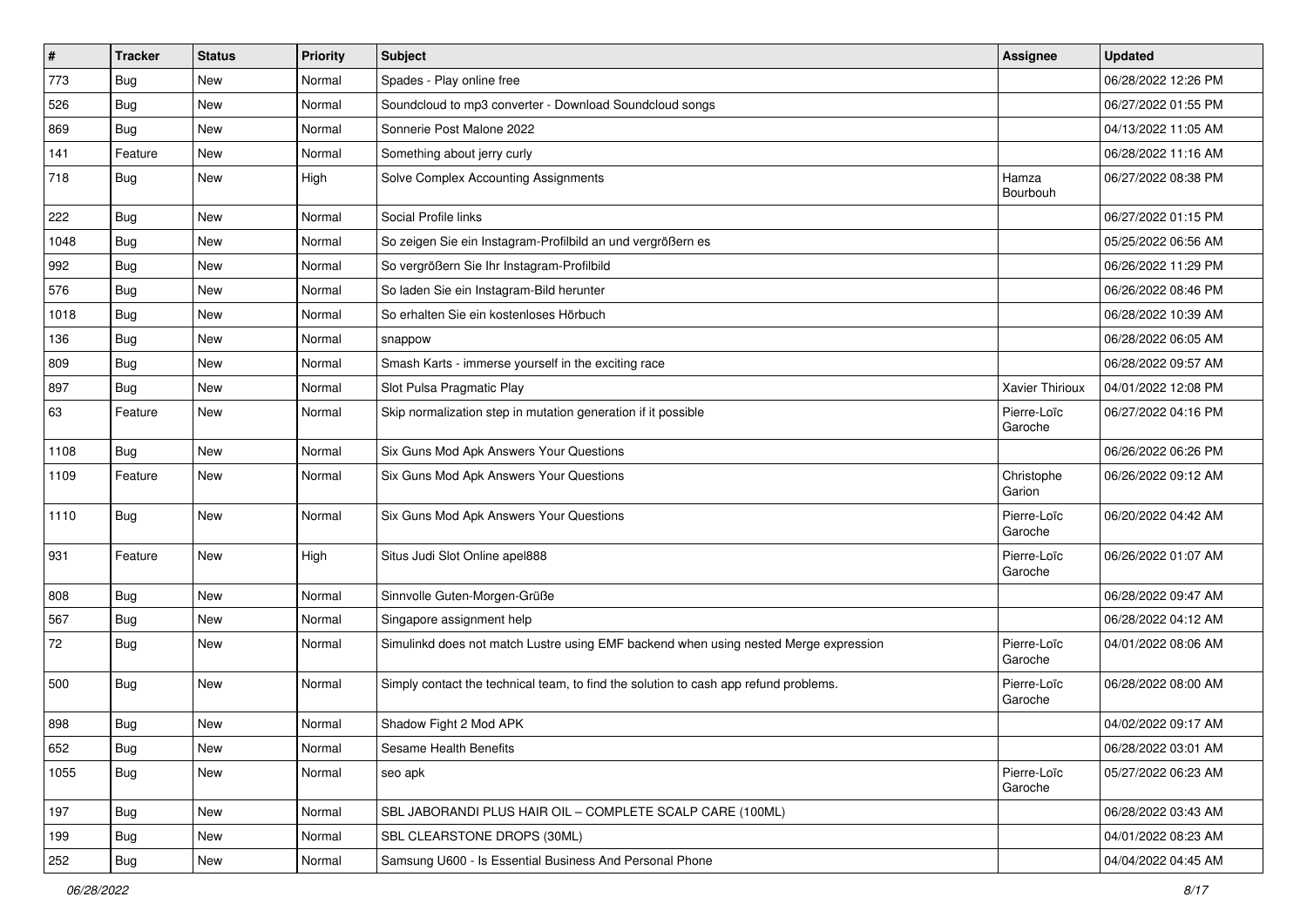| #    | <b>Tracker</b> | <b>Status</b> | <b>Priority</b> | Subject                                                             | Assignee | <b>Updated</b>      |
|------|----------------|---------------|-----------------|---------------------------------------------------------------------|----------|---------------------|
| 791  | <b>Bug</b>     | New           | Normal          | Samsnung TV Plus is not working                                     |          | 04/01/2022 09:03 AM |
| 902  | Feature        | New           | Normal          | salo717                                                             |          | 05/18/2022 10:35 AM |
| 651  | <b>Bug</b>     | New           | Normal          | Salmon Health Benefits                                              |          | 06/27/2022 12:42 AM |
| 794  | Feature        | New           | Normal          | Safe place to buy fifa coins                                        |          | 06/28/2022 11:15 AM |
| 638  | Bug            | <b>New</b>    | Normal          | Run 3 game                                                          |          | 06/26/2022 06:31 AM |
| 322  | <b>Bug</b>     | New           | Normal          | Rug Cleaning Services in Virginia Beach VA                          |          | 04/01/2022 07:26 AM |
| 337  | Bug            | New           | Normal          | Rug Cleaning Services in Norfolk VA                                 |          | 04/01/2022 07:23 AM |
| 353  | <b>Bug</b>     | New           | Normal          | Rug Cleaning Services in Chesapeake VA                              |          | 04/01/2022 07:14 AM |
| 160  | Bug            | New           | Normal          | rtyuiv wbhyu                                                        |          | 04/01/2022 07:56 AM |
| 261  | Bug            | New           | Normal          | Ringtone Downloads - Easy Ways Come Up With Your Own Ringtones      |          | 06/28/2022 09:31 AM |
| 595  | <b>Bug</b>     | New           | Normal          | RFM Online - une révolution dans la gestion de l'identité numérique |          | 06/27/2022 11:06 PM |
| 250  | <b>Bug</b>     | New           | Normal          | Reviews of phone ringtones                                          |          | 06/27/2022 07:29 AM |
| 804  | <b>Bug</b>     | New           | Normal          | Review                                                              |          | 06/27/2022 08:38 PM |
| 471  | Bug            | New           | Normal          | Residential Floor Cleaning Westchester MA                           |          | 06/28/2022 12:23 PM |
| 447  | Bug            | New           | Normal          | Residential Floor Cleaning Watertown MA                             |          | 04/01/2022 07:49 AM |
| 422  | <b>Bug</b>     | New           | Normal          | Residential Floor Cleaning Somerville MA                            |          | 04/01/2022 07:46 AM |
| 455  | Bug            | New           | Normal          | Residential Floor Cleaning Quincy MA                                |          | 04/01/2022 07:38 AM |
| 439  | <b>Bug</b>     | New           | Normal          | Residential Floor Cleaning Newton MA                                |          | 04/01/2022 07:49 AM |
| 463  | <b>Bug</b>     | New           | Normal          | Residential Floor Cleaning Medford MA                               |          | 04/01/2022 07:32 AM |
| 431  | Bug            | New           | Normal          | Residential Floor Cleaning Brookline MA                             |          | 04/01/2022 07:50 AM |
| 414  | Bug            | New           | Normal          | Residential Floor Cleaning Boston MA                                |          | 04/01/2022 07:46 AM |
| 1082 | <b>Bug</b>     | New           | Normal          | Reset chime bank password without phone number                      |          | 06/15/2022 11:56 AM |
| 127  | Feature        | New           | Normal          | replica af1                                                         |          | 04/01/2022 07:55 AM |
| 139  | Bug            | New           | Normal          | relseo                                                              |          | 06/28/2022 02:17 AM |
| 695  | Bug            | New           | Normal          | Refer Listas IPTV Apk                                               |          | 06/27/2022 05:13 PM |
| 875  | <b>Bug</b>     | New           | Normal          | Red ball game                                                       |          | 04/01/2022 09:15 AM |
| 243  | Feature        | New           | Normal          | Reconstruir la pandilla de la mafia en Gangstar Vegas MOD APK       |          | 06/27/2022 07:53 PM |
| 207  | Feature        | New           | Low             | real estate lead conversion                                         |          | 06/27/2022 01:02 AM |
| 704  | Bug            | New           | Normal          | Reach support team of Chime Customer Service for instant help       |          | 06/28/2022 04:57 AM |
| 917  | Bug            | New           | Normal          | Random Person Sent Me Money on Cash App-find solution?              |          | 04/09/2022 12:32 PM |
| 552  | Feature        | New           | Normal          | Radio rfm and the benefits of radio rfm                             |          | 06/27/2022 01:44 PM |
| 549  | Bug            | New           | Normal          | Radio Luisteren                                                     |          | 06/26/2022 11:56 AM |
| 1096 | Bug            | New           | Normal          | Race and experience new life.                                       |          | 06/26/2022 06:07 PM |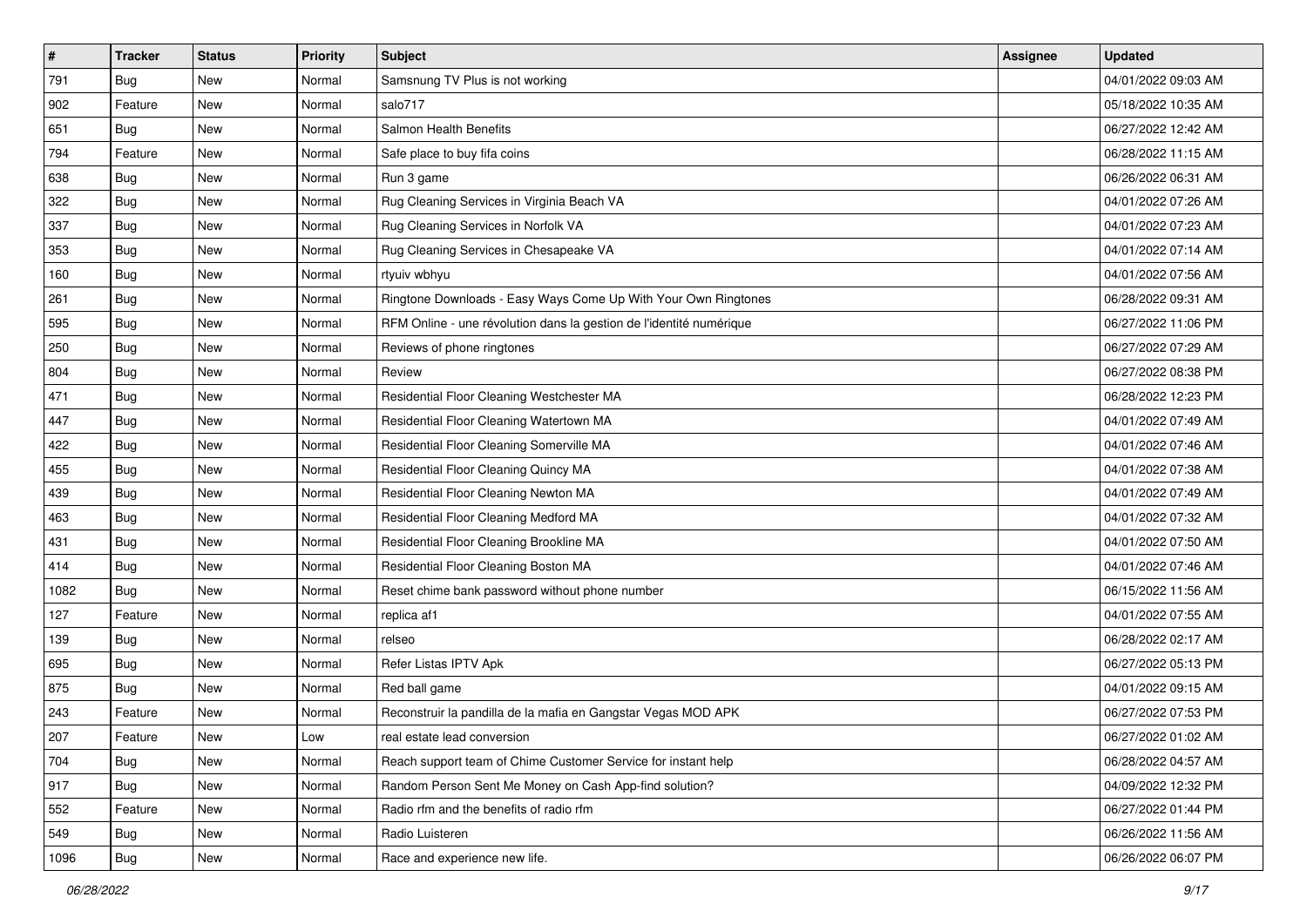| #    | <b>Tracker</b> | <b>Status</b> | <b>Priority</b> | <b>Subject</b>                                                              | Assignee               | <b>Updated</b>      |
|------|----------------|---------------|-----------------|-----------------------------------------------------------------------------|------------------------|---------------------|
| 546  | Feature        | New           | Normal          | Quickbooks Error                                                            |                        | 06/27/2022 03:44 PM |
| 488  | Bug            | New           | Normal          | Quick solution to solve cash app dispute by the technical team              |                        | 06/27/2022 02:04 AM |
| 1023 | Bug            | New           | Normal          | Questions That Are Typically Asked About Trap The Cat                       |                        | 05/14/2022 03:51 AM |
| 244  | Bug            | New           | Normal          | Quels sont les avantages des stations de radio en ligne.                    |                        | 06/28/2022 11:56 AM |
| 715  | Bug            | <b>New</b>    | Normal          | Puppy Playtime Descargar gratis                                             |                        | 06/27/2022 01:57 PM |
| 850  | Bug            | New           | Normal          | Puppy Playtime APK Android                                                  |                        | 04/01/2022 09:14 AM |
| 797  | Bug            | New           | Normal          | Psychedelic                                                                 | Christophe<br>Garion   | 06/27/2022 06:07 AM |
| 73   | Bug            | New           | Urgent          | properties ID is not set in Json in EMF backend                             | Pierre-Loïc<br>Garoche | 06/27/2022 09:11 PM |
| 517  | Bug            | New           | Normal          | Proficient tips to take help of cash app support professionals:             |                        | 06/26/2022 07:34 AM |
| 152  | Bug            | New           | High            | professional bridal makeup artist                                           | Christophe<br>Garion   | 06/26/2022 05:44 PM |
| 211  | Bug            | New           | Normal          | Problem in Cash App rebate? Call Cash App customer service number for help. |                        | 06/27/2022 09:05 PM |
| 173  | Feature        | New           | Normal          | private limited company registration                                        |                        | 06/27/2022 04:47 AM |
| 1113 | Bug            | New           | Normal          | Press the button to control your car                                        |                        | 06/20/2022 12:09 PM |
| 603  | Bug            | New           | Normal          | Premiere gratuito da lista de IPTV                                          |                        | 06/28/2022 03:48 AM |
| 218  | Bug            | New           | Normal          | Popular Educational trends                                                  |                        | 06/28/2022 01:05 PM |
| 872  | Bug            | New           | Normal          | Poppy Playtime Horror Game Free                                             |                        | 04/01/2022 09:11 AM |
| 830  | Bug            | New           | Normal          | Poppy Playtime APK                                                          |                        | 06/27/2022 10:31 PM |
| 860  | Bug            | New           | Normal          | pokemon guide                                                               | Pierre-Loïc<br>Garoche | 06/18/2022 08:18 PM |
| 766  | Bug            | <b>New</b>    | Normal          | Pobreflix Mod APK Review                                                    |                        | 06/28/2022 08:56 AM |
| 648  | Feature        | New           | Normal          | <b>Plum Health Benefits</b>                                                 |                        | 06/27/2022 12:54 AM |
| 606  | Feature        | New           | Normal          | Play unblocked cookie crush 3                                               | Pierre-Loïc<br>Garoche | 06/27/2022 08:45 AM |
| 600  | Bug            | New           | Normal          | Play Store Pro                                                              |                        | 06/27/2022 09:43 PM |
| 816  | Bug            | New           | Normal          | Play Scribble io fun with everyone                                          |                        | 06/28/2022 12:09 AM |
| 640  | Bug            | New           | Normal          | play game with me                                                           |                        | 06/28/2022 06:33 AM |
| 556  | <b>Bug</b>     | New           | Normal          | Play Game Mod Apk With Your Friends                                         |                        | 06/27/2022 09:42 PM |
| 752  | Bug            | New           | Normal          | Plagerism checker                                                           |                        | 06/26/2022 06:33 PM |
| 744  | Bug            | New           | Normal          | Pixel Survive                                                               |                        | 06/28/2022 05:13 AM |
| 172  | Feature        | New           | Normal          | pgdm colleges in bangalore                                                  |                        | 06/23/2022 10:47 PM |
| 649  | Feature        | New           | Normal          | Pear Health Benefits                                                        |                        | 06/28/2022 08:04 AM |
| 654  | Feature        | New           | Normal          | Peach Health Benefits                                                       |                        | 06/28/2022 10:03 AM |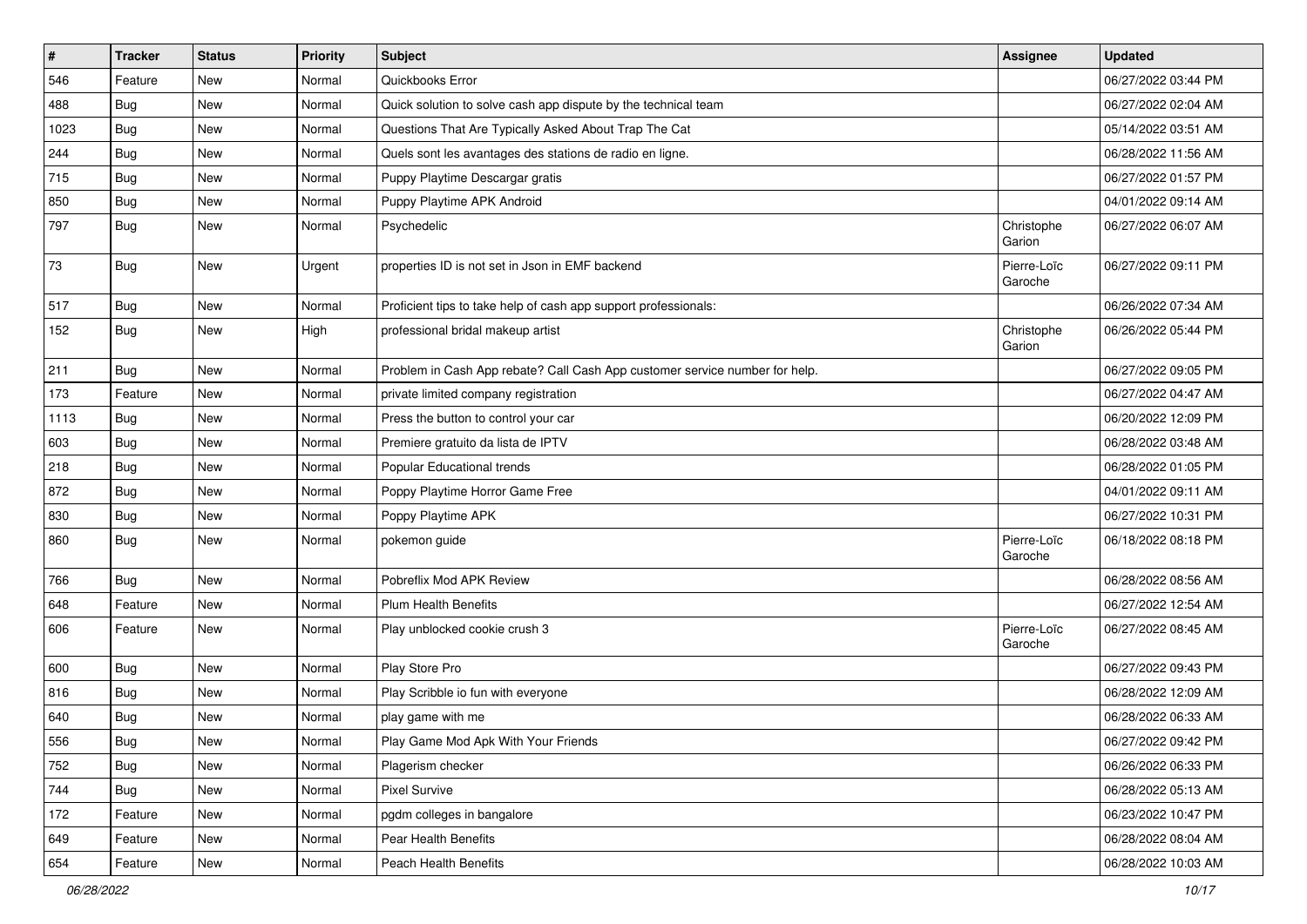| $\sharp$ | <b>Tracker</b> | <b>Status</b> | Priority | <b>Subject</b>                                                    | Assignee              | <b>Updated</b>      |
|----------|----------------|---------------|----------|-------------------------------------------------------------------|-----------------------|---------------------|
| 975      | Bug            | New           | Normal   | Payback 2 Mod APK                                                 |                       | 05/05/2022 10:56 AM |
| 1089     | Bug            | <b>New</b>    | Normal   | Pay Someone To Do My Assignment                                   |                       | 06/15/2022 04:44 AM |
| 1090     | Bug            | <b>New</b>    | Normal   | Pay Someone To Do My Assignment                                   |                       | 06/11/2022 03:15 PM |
| 817      | Bug            | <b>New</b>    | Normal   | Pacman 30th Anniversary                                           |                       | 06/28/2022 09:20 AM |
| 280      | Bug            | <b>New</b>    | Normal   | Pacific Web Design                                                |                       | 06/28/2022 01:25 PM |
| 138      | Bug            | New           | Normal   | own-sweethome                                                     |                       | 06/27/2022 08:22 PM |
| 662      | Bug            | New           | Normal   | Oreo TV Download - The Easiest Way to Watch Live TV               |                       | 06/27/2022 03:14 PM |
| 643      | Bug            | New           | Normal   | Oreo TV Apk Download                                              |                       | 06/26/2022 11:50 PM |
| 858      | Bug            | New           | Normal   | opourid                                                           | Christophe<br>Garion  | 04/01/2022 09:13 AM |
| 1047     | Bug            | New           | Normal   | Opensea                                                           | Corentin<br>Lauverjat | 05/24/2022 02:32 PM |
| 753      | Bug            | <b>New</b>    | Normal   | onlineessaygrader                                                 |                       | 06/28/2022 05:55 AM |
| 609      | Bug            | New           | High     | Online Trusted Medicine Store in US for Health - Genericmedsupply |                       | 06/27/2022 12:02 PM |
| 619      | Bug            | <b>New</b>    | Normal   | Online Trusted Medicine Store in US for Health - Genericmedsupply |                       | 06/27/2022 12:12 AM |
| 740      | Feature        | <b>New</b>    | Normal   | Online Thesis Help USA                                            |                       | 06/27/2022 03:19 AM |
| 855      | Bug            | New           | Normal   | Online Classes Assistance Help For Student                        |                       | 04/01/2022 09:13 AM |
| 856      | Bug            | New           | Normal   | Online Classes Assistance Help For Student                        |                       | 04/01/2022 09:13 AM |
| 848      | Feature        | New           | Normal   | Online Classes Assistance                                         |                       | 04/01/2022 08:57 AM |
| 1056     | Feature        | <b>New</b>    | Normal   | <b>Online Class Issues</b>                                        |                       | 05/28/2022 12:44 AM |
| 681      | Feature        | <b>New</b>    | High     | Online Class                                                      |                       | 06/27/2022 07:20 AM |
| 659      | <b>Bug</b>     | New           | Normal   | Olive Oil Properties And Health Benefits                          |                       | 06/27/2022 06:34 PM |
| 364      | Bug            | <b>New</b>    | Normal   | Office Moving Services in Washington DC                           |                       | 04/01/2022 07:13 AM |
| 388      | Bug            | New           | Normal   | Office Moving Services in Sterling VA                             |                       | 04/01/2022 07:16 AM |
| 400      | Bug            | <b>New</b>    | Normal   | Office Moving Services in Potomac MD                              |                       | 06/27/2022 12:57 PM |
| 382      | Bug            | <b>New</b>    | Normal   | Office Moving Services in McLean VA                               |                       | 04/01/2022 07:17 AM |
| 406      | Bug            | New           | Normal   | Office Moving Services in Gaithersburg MD                         |                       | 04/01/2022 07:47 AM |
| 376      | Bug            | New           | Normal   | Office Moving Services in Fairfax VA                              |                       | 04/01/2022 07:17 AM |
| 358      | Bug            | New           | Normal   | Office Moving Services in Baltimore MD                            |                       | 04/01/2022 07:13 AM |
| 370      | Bug            | New           | Normal   | Office Moving Services in Arlington County VA                     |                       | 04/01/2022 07:16 AM |
| 394      | Bug            | New           | Normal   | Office Moving Services in Annapolis MD                            |                       | 04/01/2022 07:15 AM |
| 311      | <b>Bug</b>     | New           | Normal   | Odor Removal Services in Virginia Beach VA                        |                       | 04/01/2022 07:19 AM |
| 329      | <b>Bug</b>     | New           | Normal   | Odor Removal Services in Norfolk VA                               |                       | 04/01/2022 07:22 AM |
| 344      | <b>Bug</b>     | New           | Normal   | Odor Removal Services in Chesapeake VA                            |                       | 06/25/2022 12:42 AM |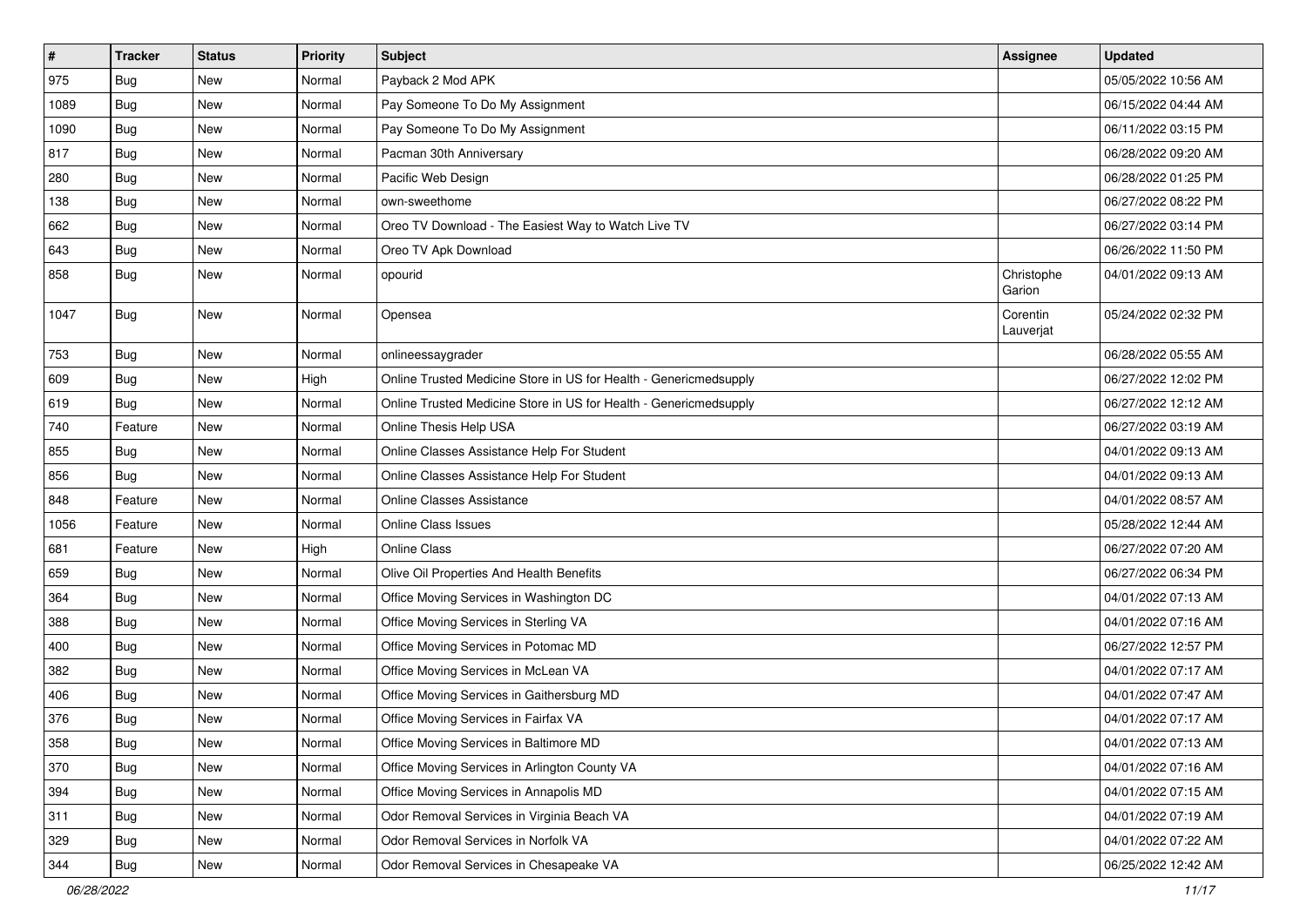| $\pmb{\#}$ | <b>Tracker</b> | <b>Status</b> | Priority | Subject                                                                                | Assignee               | <b>Updated</b>      |
|------------|----------------|---------------|----------|----------------------------------------------------------------------------------------|------------------------|---------------------|
| 777        | Bug            | New           | Normal   | Obtain driving instructions using Google Maps.                                         |                        | 06/27/2022 09:05 PM |
| 183        | Bug            | <b>New</b>    | Normal   | Nursing Assignment Help Online                                                         |                        | 06/28/2022 01:27 PM |
| 1005       | Bug            | New           | High     | Nursing Assignment Help in UK                                                          |                        | 05/13/2022 05:33 PM |
| 669        | Feature        | New           | Normal   | Nursing Assignment Help                                                                |                        | 06/27/2022 06:12 AM |
| 828        | Bug            | <b>New</b>    | Normal   | Nursery management                                                                     |                        | 06/28/2022 12:10 PM |
| 480        | <b>Bug</b>     | New           | Normal   | Nur Online Shop                                                                        |                        | 06/28/2022 08:13 AM |
| 481        | Bug            | <b>New</b>    | Normal   | Nur Online Shop                                                                        |                        | 06/27/2022 11:05 PM |
| 866        | Feature        | New           | Normal   | Northern Ireland Dissertation Writing Service                                          | Pierre-Loïc<br>Garoche | 04/01/2022 09:12 AM |
| 862        | <b>Bug</b>     | <b>New</b>    | Normal   | none                                                                                   |                        | 04/01/2022 09:11 AM |
| 185        | Bug            | New           | Normal   | Non-Plagiarized Research Writing                                                       |                        | 06/28/2022 02:56 AM |
| 276        | Feature        | <b>New</b>    | Normal   | Nike Dunks Replica                                                                     |                        | 04/01/2022 08:19 AM |
| 277        | Feature        | <b>New</b>    | Normal   | Nike Dunks Replica                                                                     |                        | 04/01/2022 08:19 AM |
| 821        | Bug            | New           | Normal   | Nicoo - A Review of the Popular Battle Royale Game                                     |                        | 06/28/2022 08:30 AM |
| 115        | <b>Bug</b>     | <b>New</b>    | Normal   | NFL LIVE STREAM                                                                        |                        | 06/27/2022 02:53 PM |
| 1026       | Bug            | New           | Normal   | New Puzzle Game for All Age - Dordle                                                   |                        | 06/25/2022 06:17 PM |
| 572        | Feature        | New           | Normal   | New features of WhatsApp Plus on Android phones                                        | Pierre-Loïc<br>Garoche | 06/27/2022 11:22 PM |
| 204        | Feature        | New           | Normal   | New Car Tyres                                                                          |                        | 04/01/2022 08:40 AM |
| 209        | Bug            | New           | Normal   | Neglect to access old Cash App account considering message notice issue? Contact help. |                        | 06/27/2022 08:49 PM |
| 583        | Bug            | <b>New</b>    | High     | Need the Cash app customer service phone number?                                       |                        | 06/27/2022 04:49 PM |
| 894        | Feature        | <b>New</b>    | Normal   | Need phd dissertation help in UK                                                       |                        | 05/30/2022 12:29 PM |
| 550        | Bug            | New           | Normal   | Nederland FM - beste manieren om naar internationale radio op internet te luisteren    |                        | 06/27/2022 12:45 PM |
| 527        | Feature        | New           | Normal   | My Teachers                                                                            |                        | 06/28/2022 07:30 AM |
| 234        | Bug            | New           | Normal   | My Personal Experience With the College Writing Services                               |                        | 06/28/2022 09:28 AM |
| 532        | <b>Bug</b>     | <b>New</b>    | Normal   | My Assignment Help                                                                     |                        | 06/28/2022 11:14 AM |
| 790        | Bug            | New           | Normal   | My app                                                                                 |                        | 04/01/2022 09:03 AM |
| 990        | Bug            | New           | Normal   | Mushrooms                                                                              |                        | 06/26/2022 05:41 AM |
| 362        | Bug            | New           | Normal   | Moving Services in Washington DC                                                       |                        | 04/01/2022 07:13 AM |
| 386        | Bug            | New           | Normal   | Moving Services in Sterling VA                                                         |                        | 04/01/2022 07:16 AM |
| 398        | Bug            | New           | Normal   | Moving Services in Potomac MD                                                          |                        | 04/01/2022 07:32 AM |
| 380        | <b>Bug</b>     | New           | Normal   | Moving Services in McLean VA                                                           |                        | 06/28/2022 12:06 PM |
| 404        | Bug            | New           | Normal   | Moving Services in Gaithersburg MD                                                     |                        | 04/01/2022 07:47 AM |
| 374        | <b>Bug</b>     | New           | Normal   | Moving Services in Fairfax VA                                                          |                        | 04/01/2022 07:18 AM |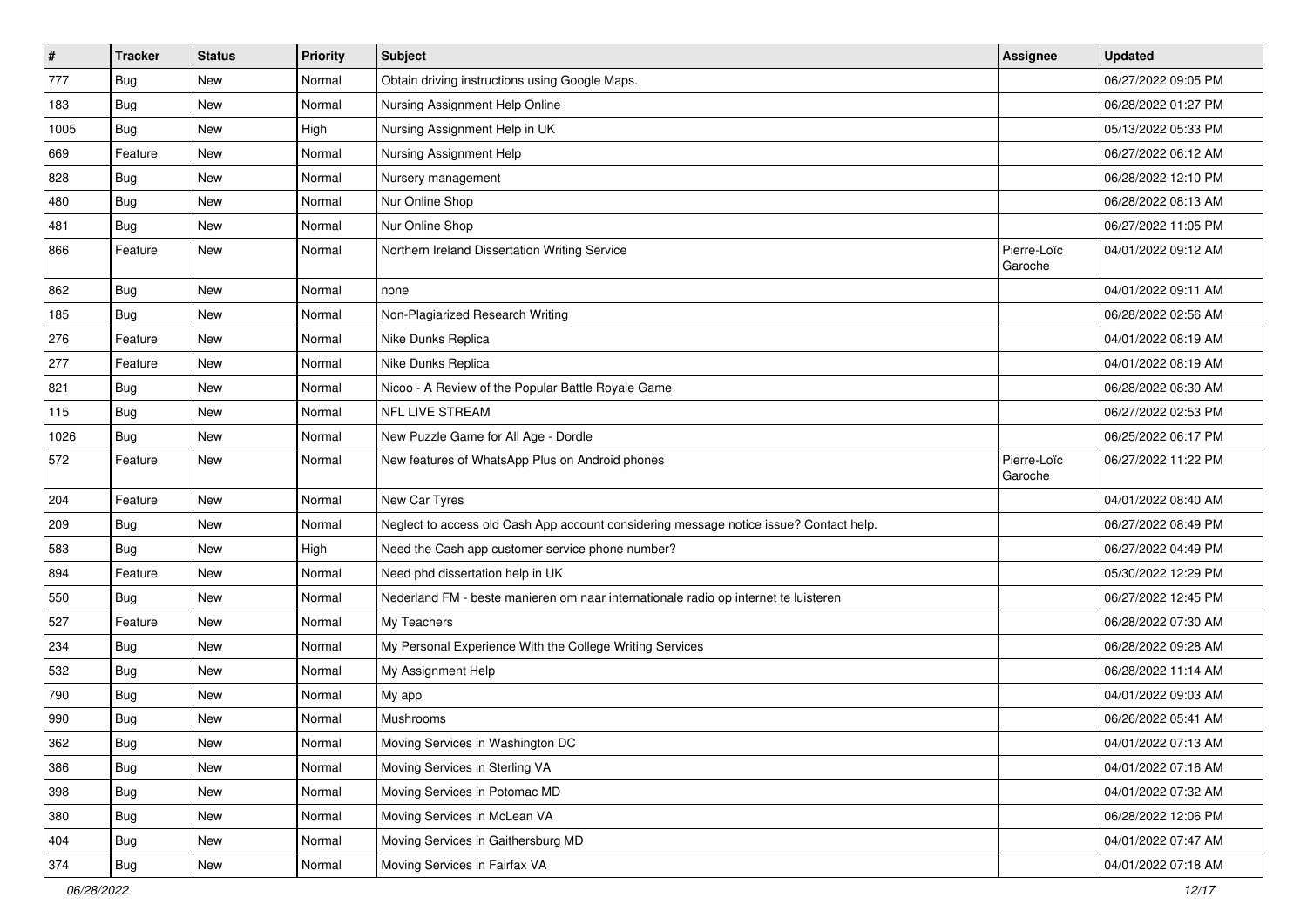| $\vert$ # | <b>Tracker</b> | <b>Status</b> | <b>Priority</b> | <b>Subject</b>                                                                                                                                           | <b>Assignee</b>        | <b>Updated</b>      |
|-----------|----------------|---------------|-----------------|----------------------------------------------------------------------------------------------------------------------------------------------------------|------------------------|---------------------|
| 356       | Bug            | <b>New</b>    | Normal          | Moving Services in Baltimore MD                                                                                                                          |                        | 04/01/2022 07:13 AM |
| 368       | Bug            | <b>New</b>    | Normal          | Moving Services in Arlington County VA                                                                                                                   |                        | 04/01/2022 07:12 AM |
| 392       | Bug            | New           | Normal          | Moving Services in Annapolis MD                                                                                                                          |                        | 04/01/2022 07:16 AM |
| 935       | Bug            | New           | Normal          | MovieBox Pro Apk - Watch Movies and TV Shows on Your Android Phone                                                                                       |                        | 06/26/2022 04:11 AM |
| 934       | Bug            | New           | Normal          | MovieBox Pro Apk - Watch Movies and TV Shows on Your Android Phone                                                                                       |                        | 05/10/2022 11:01 AM |
| 318       | <b>Bug</b>     | New           | Normal          | Mold Removal Services in Virginia Beach VA                                                                                                               |                        | 04/01/2022 07:27 AM |
| 333       | Bug            | New           | Normal          | Mold Removal Services in Norfolk VA                                                                                                                      |                        | 06/28/2022 02:56 AM |
| 348       | Bug            | New           | Normal          | Mold Removal Services in Chesapeake VA                                                                                                                   |                        | 06/28/2022 12:53 AM |
| 248       | <b>Bug</b>     | New           | Normal          | Mobile ringtones and attractiveness ringtones                                                                                                            |                        | 06/28/2022 01:20 PM |
| 726       | Bug            | New           | Normal          | Mobile Application Development Services                                                                                                                  |                        | 06/27/2022 09:10 AM |
| 905       | Bug            | New           | Normal          | MINI MILITIA MOD APK                                                                                                                                     |                        | 05/19/2022 01:54 PM |
| 820       | Bug            | New           | Normal          | Metal Slug Apk para Android                                                                                                                              |                        | 06/28/2022 11:01 AM |
| 819       | Bug            | New           | Normal          | Metal Slug Apk para Android                                                                                                                              |                        | 06/27/2022 09:35 AM |
| 205       | Bug            | New           | Low             | Mens Designer Glasses                                                                                                                                    |                        | 06/28/2022 12:20 PM |
| 987       | Bug            | New           | Normal          | <b>Medicinal Mushrooms</b>                                                                                                                               |                        | 06/27/2022 07:13 PM |
| 988       | <b>Bug</b>     | New           | Normal          | <b>Medicinal Mushrooms</b>                                                                                                                               |                        | 06/27/2022 09:33 AM |
| 114       | <b>Bug</b>     | New           | Normal          | <b>Medical Research Writing Services</b>                                                                                                                 |                        | 06/28/2022 12:06 AM |
| 991       | Bug            | <b>New</b>    | Normal          | <b>MDMA MOLLY</b>                                                                                                                                        |                        | 05/03/2022 12:03 AM |
| 310       | Bug            | <b>New</b>    | Normal          | Mattress Cleaning Services in Virginia Beach VA                                                                                                          |                        | 06/26/2022 04:33 AM |
| 328       | Bug            | New           | Normal          | Mattress Cleaning Services in Norfolk VA                                                                                                                 |                        | 04/01/2022 07:26 AM |
| 343       | Bug            | <b>New</b>    | Normal          | Mattress Cleaning Services in Chesapeake VA                                                                                                              |                        | 04/01/2022 07:16 AM |
| 953       | Bug            | New           | Normal          | Manga Dogs - Read Your Favorite Comics on Your Smartphone                                                                                                |                        | 06/27/2022 03:53 PM |
| 287       | Bug            | New           | Normal          | Make shopping easier                                                                                                                                     |                        | 04/01/2022 08:41 AM |
| 288       | <b>Bug</b>     | New           | Normal          | Make shopping easier                                                                                                                                     |                        | 04/01/2022 07:56 AM |
| 870       | <b>Bug</b>     | New           | Normal          | Mahjong Solitaire                                                                                                                                        |                        | 04/01/2022 09:12 AM |
| 612       | <b>Bug</b>     | <b>New</b>    | Normal          | <b>Luxury Slingshot Rental</b>                                                                                                                           |                        | 06/27/2022 07:36 PM |
| 96        | Bug            | Resolved      | High            | Lustrec installation failed                                                                                                                              | Pierre-Loïc<br>Garoche | 04/01/2022 08:11 AM |
| 1121      | Bug            | <b>New</b>    | Normal          | LustreC do not run                                                                                                                                       |                        | 06/22/2022 08:43 AM |
| 825       | Bug            | <b>New</b>    | Normal          | Lucky Patcher Download                                                                                                                                   |                        | 06/26/2022 06:09 PM |
| 665       | Feature        | <b>New</b>    | Normal          | Look for a dedicated help with finance assignment                                                                                                        |                        | 06/27/2022 11:10 PM |
| 1111      | Bug            | New           | Normal          | LOLBeans is a fun battle royale game where you race with other players while avoiding obstacles. Reach the<br>end of the course in competitive gameplay! |                        | 06/26/2022 09:17 AM |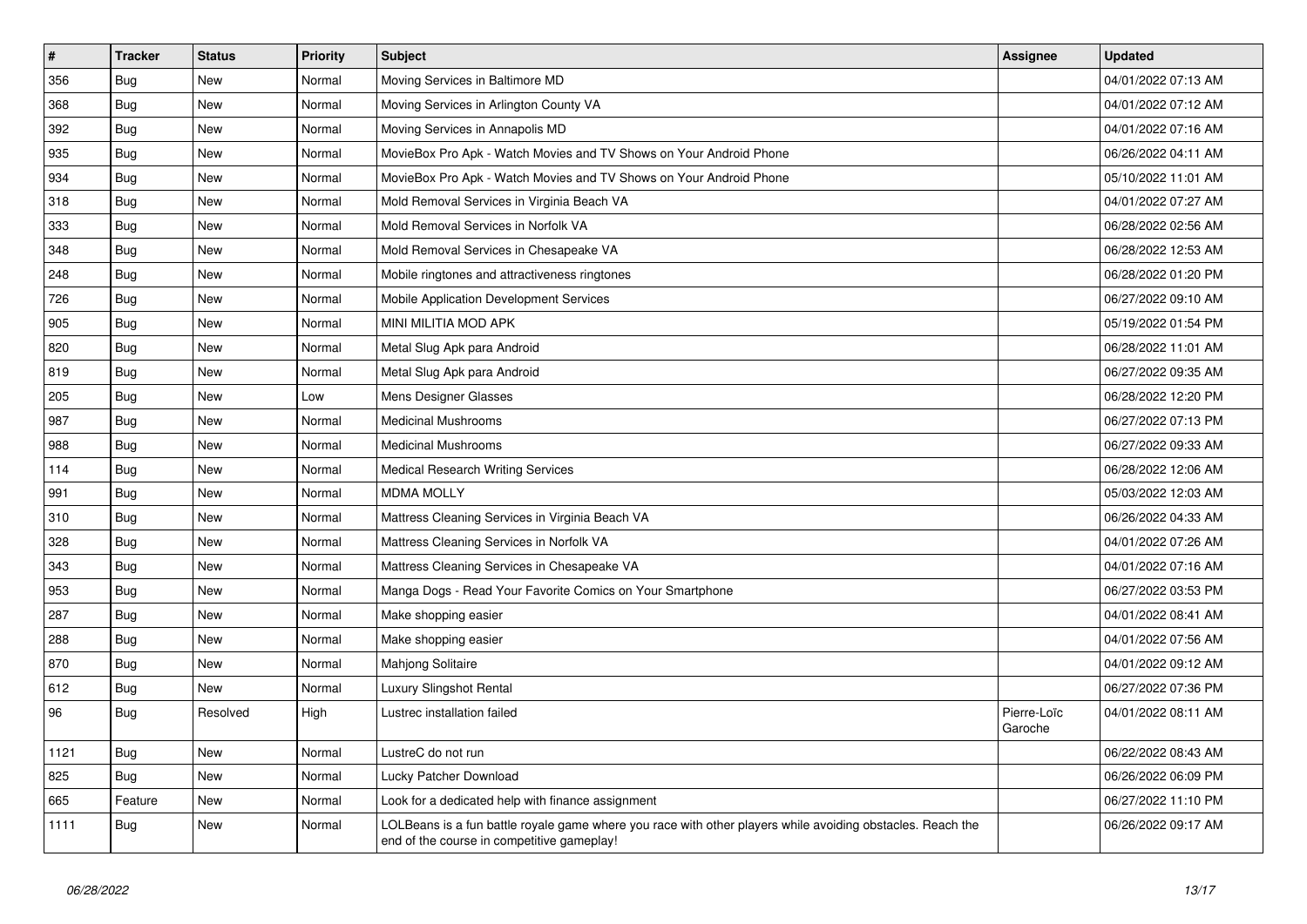| $\vert$ # | <b>Tracker</b> | <b>Status</b> | Priority | <b>Subject</b>                                                                           | <b>Assignee</b>        | <b>Updated</b>      |
|-----------|----------------|---------------|----------|------------------------------------------------------------------------------------------|------------------------|---------------------|
| 270       | Bug            | New           | Normal   | Logo Mansion                                                                             | Christophe<br>Garion   | 04/01/2022 08:20 AM |
| 677       | <b>Bug</b>     | New           | Normal   | Logo Design Services Near Me                                                             |                        | 06/27/2022 07:18 PM |
| 365       | <b>Bug</b>     | New           | Normal   | Local Moving Services in Washington DC                                                   |                        | 04/01/2022 07:12 AM |
| 389       | Bug            | <b>New</b>    | Normal   | Local Moving Services in Sterling VA                                                     |                        | 04/01/2022 07:16 AM |
| 401       | <b>Bug</b>     | New           | Normal   | Local Moving Services in Potomac MD                                                      |                        | 04/01/2022 07:48 AM |
| 383       | Bug            | New           | Normal   | Local Moving Services in McLean VA                                                       |                        | 04/01/2022 07:17 AM |
| 377       | Bug            | New           | Normal   | Local Moving Services in Fairfax VA                                                      |                        | 04/01/2022 07:17 AM |
| 359       | <b>Bug</b>     | New           | Normal   | Local Moving Services in Baltimore MD                                                    |                        | 04/01/2022 07:15 AM |
| 371       | Bug            | <b>New</b>    | Normal   | Local Moving Services in Arlington County VA                                             |                        | 04/01/2022 07:13 AM |
| 395       | <b>Bug</b>     | New           | Normal   | Local Moving Services in Annapolis MD                                                    |                        | 04/01/2022 07:15 AM |
| 171       | Feature        | New           | Normal   | loan management system                                                                   |                        | 06/27/2022 03:18 AM |
| 623       | Bug            | New           | Normal   | Listen to online radio stations for mobile phones                                        |                        | 06/28/2022 06:33 AM |
| 479       | Bug            | New           | Normal   | Limousine Service Bellevue WA                                                            |                        | 06/27/2022 04:37 PM |
| 1098      | Bug            | <b>New</b>    | Normal   | Life of a Fisherman                                                                      |                        | 06/26/2022 05:16 PM |
| 502       | Bug            | New           | Normal   | Les instructions pour définir des sonneries pour iPhone sont simples et faciles à suivre |                        | 06/27/2022 07:52 PM |
| 1077      | Bug            | New           | Normal   | Les excellentes façons d'utiliser ces images                                             |                        | 06/28/2022 05:32 AM |
| 673       | Bug            | New           | Normal   | Learn the basics of pixel art - Clear grid                                               |                        | 06/27/2022 05:06 PM |
| 562       | <b>Bug</b>     | New           | Normal   | Learn Basic Mahjong Rules                                                                |                        | 06/23/2022 12:48 AM |
| 151       | Feature        | New           | Normal   | Law Essay Writing Service - Assignments Planet                                           |                        | 06/28/2022 10:50 AM |
| 739       | <b>Bug</b>     | New           | Normal   | law dissertation help                                                                    |                        | 06/27/2022 06:12 PM |
| 779       | Feature        | New           | Normal   | Latest Whatsapp groups for Teens                                                         | Pierre-Loïc<br>Garoche | 06/27/2022 08:15 PM |
| 904       | Feature        | New           | Normal   | Laora seeck                                                                              |                        | 04/20/2022 11:54 AM |
| 883       | Bug            | New           | Normal   | Langweilen Sie sich jemals bei der gleichen alten Schriftart auf Instagram?              |                        | 04/01/2022 09:16 AM |
| 851       | Bug            | New           | Normal   | Laden Sie den kostenlosen MP3-Klingelton für Ihr Mobiltelefon herunter                   |                        | 04/01/2022 09:14 AM |
| 194       | Bug            | New           | Normal   | lace closure wigs                                                                        |                        | 06/28/2022 10:35 AM |
| 716       | Bug            | New           | Normal   | La celebración de un BabyShower.                                                         |                        | 06/27/2022 12:29 PM |
| 962       | <b>Bug</b>     | New           | Normal   | Kostenlose Hörbücher                                                                     |                        | 06/26/2022 10:45 PM |
| 528       | Bug            | New           | Normal   | Korean Mag                                                                               |                        | 06/27/2022 08:14 AM |
| 534       | Bug            | New           | Normal   | Know how to initiate cash app refund by contacting the technical team                    | Pierre-Loïc<br>Garoche | 06/27/2022 07:31 PM |
| 663       | Bug            | New           | Normal   | Know how the Cash app twitches words in a detailed way.                                  | Pierre-Loïc<br>Garoche | 05/22/2022 05:44 PM |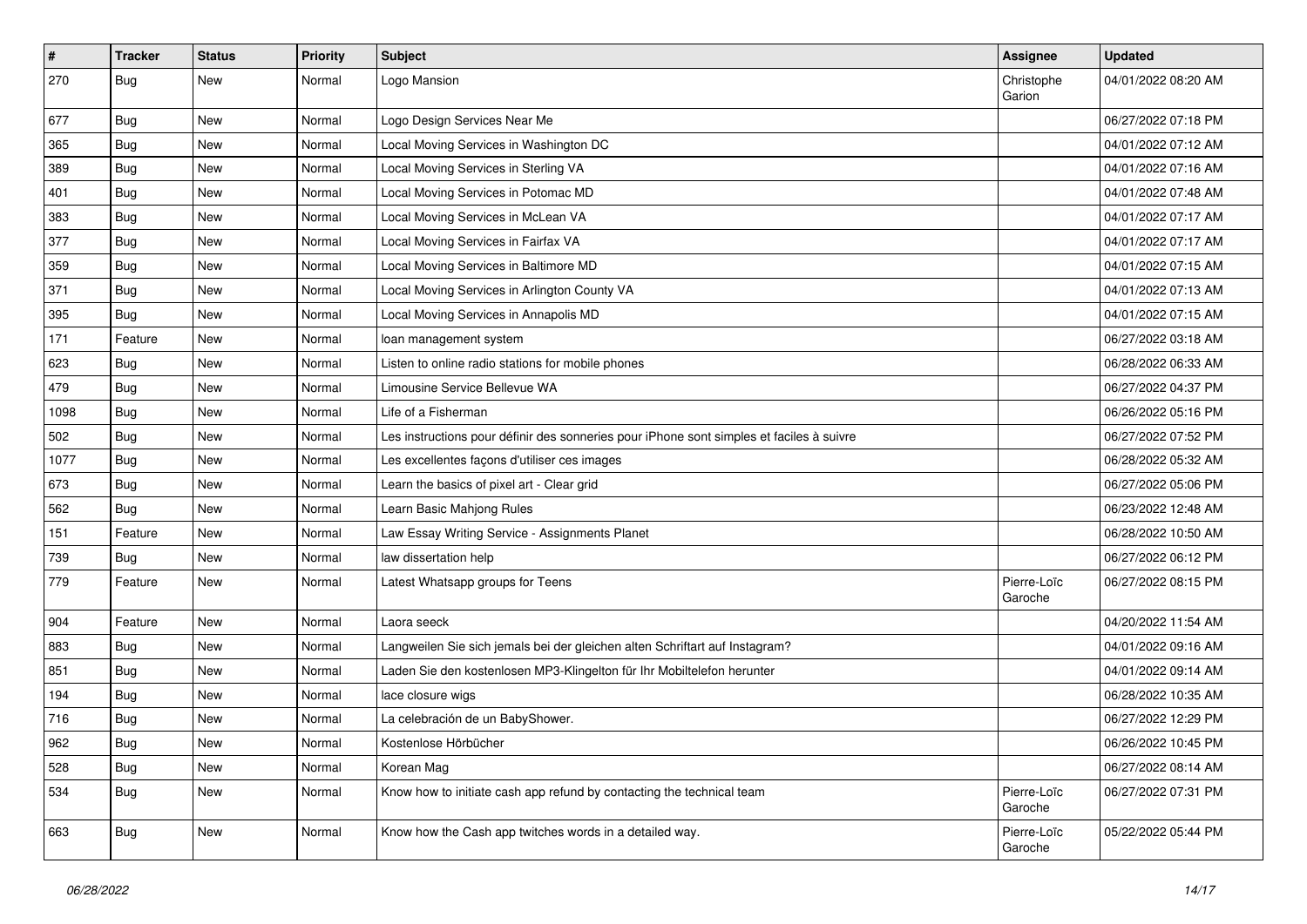| $\sharp$ | <b>Tracker</b> | <b>Status</b> | <b>Priority</b> | <b>Subject</b>                                                                                                  | <b>Assignee</b>        | <b>Updated</b>      |
|----------|----------------|---------------|-----------------|-----------------------------------------------------------------------------------------------------------------|------------------------|---------------------|
| 1119     | <b>Bug</b>     | New           | Normal          | Klondike Solitaire                                                                                              |                        | 06/27/2022 03:00 PM |
| 1016     | Bug            | New           | Normal          | Klondike Solitaire                                                                                              |                        | 05/12/2022 09:03 AM |
| 873      | <b>Bug</b>     | New           | Normal          | Klingeltöne mp3                                                                                                 |                        | 04/13/2022 11:03 AM |
| 893      | <b>Bug</b>     | New           | Normal          | klingeltone                                                                                                     |                        | 04/13/2022 11:06 AM |
| 119      | Bug            | New           | Normal          | klhjigyu                                                                                                        |                        | 06/27/2022 02:44 PM |
| 656      | <b>Bug</b>     | New           | Normal          | Kiwi Nutrition Facts And Health Benefits                                                                        |                        | 06/27/2022 06:45 PM |
| 566      | Bug            | New           | Normal          | Kinemaster Pro Download - los App Review                                                                        |                        | 04/01/2022 09:27 AM |
| 88       | Bug            | New           | Normal          | kind2 output: When for node arguments                                                                           | Pierre-Loïc<br>Garoche | 06/28/2022 06:24 AM |
| 596      | Bug            | <b>New</b>    | Normal          | <b>Kids Games</b>                                                                                               |                        | 06/27/2022 04:08 AM |
| 304      | Bug            | New           | Normal          | Keyless Entry Services in Norcross GA                                                                           |                        | 04/01/2022 07:19 AM |
| 803      | Feature        | New           | High            | Ketamine Online Store                                                                                           | Pierre-Loïc<br>Garoche | 06/27/2022 11:48 PM |
| 805      | Bug            | New           | Normal          | Ketamine Online Store                                                                                           | Christophe<br>Garion   | 06/27/2022 05:01 AM |
| 367      | <b>Bug</b>     | <b>New</b>    | Normal          | Junk Removal Services in Washington DC                                                                          |                        | 04/01/2022 07:12 AM |
| 391      | Bug            | New           | Normal          | Junk Removal Services in Sterling VA                                                                            |                        | 04/01/2022 07:16 AM |
| 403      | Bug            | New           | Normal          | Junk Removal Services in Potomac MD                                                                             |                        | 04/01/2022 07:47 AM |
| 385      | Bug            | New           | Normal          | Junk Removal Services in McLean VA                                                                              |                        | 04/01/2022 07:15 AM |
| 379      | <b>Bug</b>     | New           | Normal          | Junk Removal Services in Fairfax VA                                                                             |                        | 04/01/2022 07:17 AM |
| 361      | Bug            | New           | Normal          | Junk Removal Services in Baltimore MD                                                                           |                        | 04/01/2022 07:13 AM |
| 373      | Bug            | New           | Normal          | Junk Removal Services in Arlington County VA                                                                    |                        | 04/01/2022 07:18 AM |
| 397      | Bug            | New           | Normal          | Junk Removal Services in Annapolis MD                                                                           |                        | 04/01/2022 07:15 AM |
| 653      | Bug            | New           | Normal          | Jujube (Jinjoles): Properties And Health Benefits                                                               |                        | 06/27/2022 08:47 AM |
| 240      | Feature        | New           | Normal          | Juego interesante de Dragon Ball Legends MOD APK                                                                |                        | 06/25/2022 12:21 AM |
| 670      | Bug            | New           | Normal          | JTWhatsApp Apk - The New and Improved WhatsApp                                                                  |                        | 06/28/2022 12:32 PM |
| 842      | Bug            | New           | Normal          | Join the fun game                                                                                               |                        | 04/01/2022 08:58 AM |
| 163      | Bug            | New           | Normal          | jknjopl[                                                                                                        |                        | 04/01/2022 07:58 AM |
| 262      | Bug            | New           | Normal          | It this true to dealing Wuth                                                                                    |                        | 06/27/2022 08:39 AM |
| 1049     | Feature        | New           | Normal          | IT Software Company In Delhi                                                                                    |                        | 05/27/2022 05:24 AM |
| 210      | Bug            | New           | Normal          | Issue with check symbol in Cash App? Dial assist number with calling Cash App customer service phone<br>number. |                        | 06/28/2022 09:09 AM |
| 269      | Bug            | New           | Normal          | Is there such a site for app design?                                                                            | Anonymous              | 06/28/2022 12:43 AM |
| 1127     | <b>Bug</b>     | New           | Normal          | Is there any support to find Google Feud answers?                                                               |                        | 06/27/2022 04:27 AM |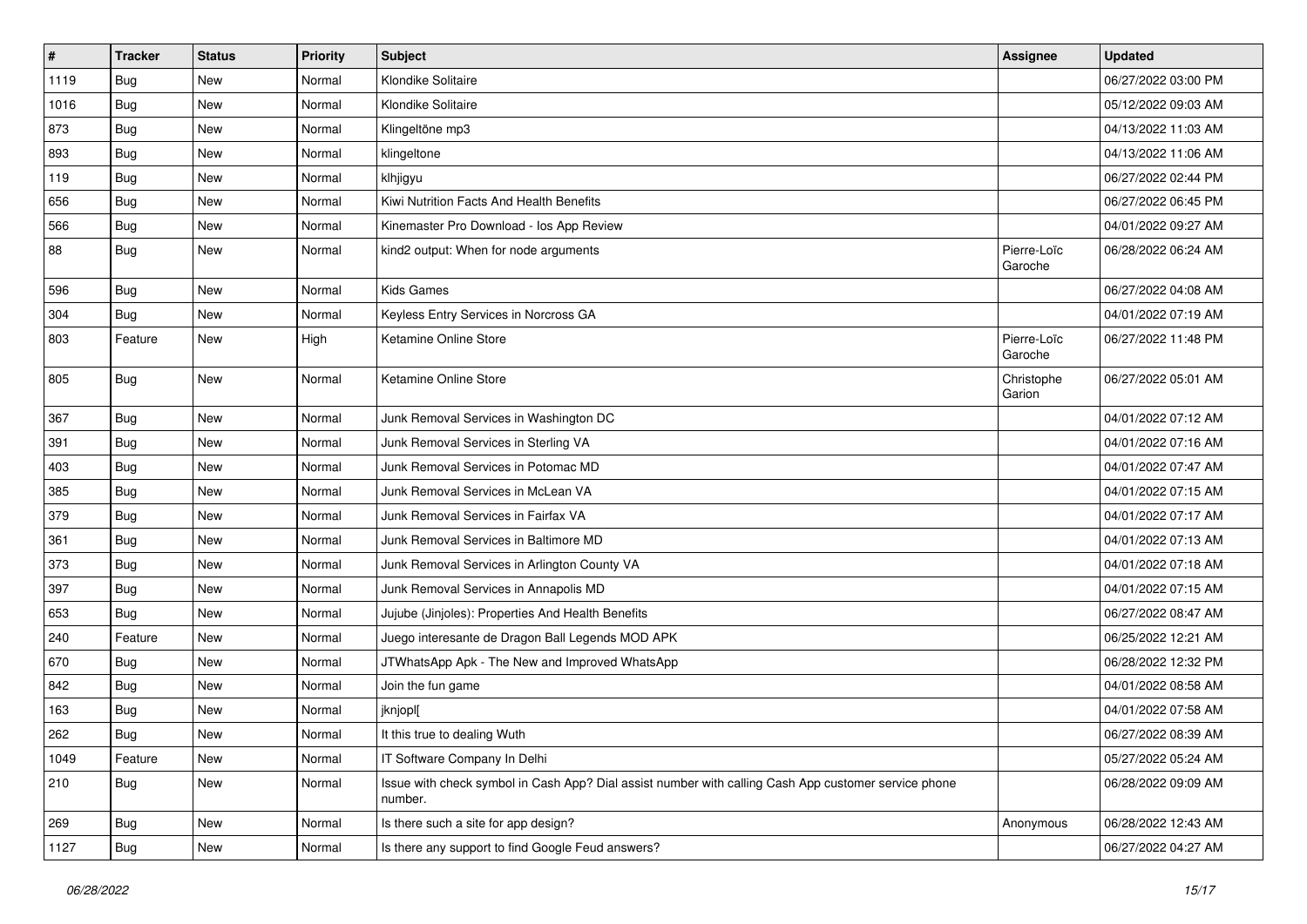| $\sharp$ | <b>Tracker</b> | <b>Status</b> | <b>Priority</b> | <b>Subject</b>                                                                               | <b>Assignee</b>        | <b>Updated</b>      |
|----------|----------------|---------------|-----------------|----------------------------------------------------------------------------------------------|------------------------|---------------------|
| 999      | Bug            | New           | Normal          | Is there a way to find Google Feud answers?                                                  |                        | 06/28/2022 01:27 AM |
| 231      | Bug            | New           | Normal          | Is the ringtone download difficult or not?                                                   | Pierre-Loïc<br>Garoche | 06/28/2022 04:48 AM |
| 478      | Feature        | <b>New</b>    | Normal          | Is it safe to install third-party WhatsApp GB?                                               |                        | 06/28/2022 12:29 PM |
| 1015     | Bug            | New           | Normal          | Is it possible to send books for free?                                                       |                        | 05/11/2022 04:05 PM |
| 998      | Bug            | New           | Normal          | Is It Hard to Solve Wordle An                                                                |                        | 06/27/2022 12:24 AM |
| 1116     | Bug            | New           | Normal          | ipTV smarts pro                                                                              |                        | 06/28/2022 11:34 AM |
| 993      | Bug            | New           | Normal          | IO Games Free Online                                                                         |                        | 06/26/2022 09:41 AM |
| 788      | Bug            | New           | Normal          | Intro Maker Mod APK                                                                          |                        | 06/28/2022 04:21 AM |
| 224      | Feature        | New           | Normal          | Instant Personal Loan                                                                        | Pierre-Loïc<br>Garoche | 06/28/2022 07:59 AM |
| 225      | Bug            | New           | Normal          | instant personal loan                                                                        |                        | 06/27/2022 02:20 PM |
| 167      | Bug            | New           | Normal          | instant loan without documents                                                               | Anonymous              | 06/27/2022 02:27 AM |
| 176      | Bug            | New           | Normal          | instant loan without documents                                                               |                        | 06/18/2022 01:43 PM |
| 568      | Bug            | New           | Normal          | Instale a versão mais recente do YouTube Premium                                             |                        | 06/27/2022 08:56 PM |
| 748      | Bug            | New           | Normal          | Il y a quelques façons d'obtenir des sonneries gratuites pour votre iPhone                   |                        | 06/26/2022 11:24 PM |
| 950      | Bug            | New           | Normal          | ij.start canon                                                                               |                        | 06/26/2022 04:35 AM |
| 1072     | Bug            | New           | Normal          | ij.start canon                                                                               |                        | 06/21/2022 06:56 PM |
| 1013     | Bug            | New           | Normal          | ij.start canon                                                                               |                        | 05/11/2022 11:31 AM |
| 943      | Bug            | New           | Normal          | ij.start canon                                                                               |                        | 04/13/2022 08:52 AM |
| 846      | Feature        | <b>New</b>    | Normal          | ij.start canon                                                                               |                        | 04/01/2022 08:58 AM |
| 525      | Bug            | New           | Normal          | If you don't have a QR code: How to activate cash app card in app                            |                        | 06/28/2022 12:04 PM |
| 604      | Bug            | New           | Normal          | Idle Game Online                                                                             |                        | 06/28/2022 04:30 AM |
| 1104     | Bug            | New           | Normal          | Idle game fix bug                                                                            |                        | 06/26/2022 06:52 PM |
| 1103     | Bug            | New           | Normal          | Idle game fix bug                                                                            |                        | 06/25/2022 09:08 PM |
| 1031     | Bug            | New           | Normal          | <b>IAFT Traders Union</b>                                                                    |                        | 05/16/2022 03:14 PM |
| 1030     | Bug            | New           | Normal          | <b>IAFT Traders Union</b>                                                                    |                        | 05/16/2022 03:13 PM |
| 736      | Bug            | <b>New</b>    | Normal          | I Want to Edit in My Website (transfer-factor.net) Unfortunately, Unable to Edit It          |                        | 06/24/2022 07:32 AM |
| 711      | Bug            | New           | Normal          | Human Fall Flat Apk Download                                                                 |                        | 06/28/2022 10:44 AM |
| 123      | Bug            | New           | Normal          | https://www.reddit.com/r/NRLgrandfinal2020/                                                  |                        | 06/28/2022 10:45 AM |
| 124      | Bug            | New           | Normal          | https://www.bigmarker.com/ustvpass/LIVE-Atlanta-Falcons-vs-Carolina-Panthers-NFL-Week-8-Game |                        | 04/01/2022 07:55 AM |
| 486      | <b>Bug</b>     | New           | Low             | HP Wireless Printer Setup                                                                    | Anonymous              | 06/28/2022 05:03 AM |
| 237      | Feature        | New           | Normal          | HP Printer Assistant Software   Download & Install HP Assistant                              |                        | 06/28/2022 04:50 AM |
| 235      | Bug            | New           | Low             | HP Printer Assistant Software   Download & Install HP Assistant                              |                        | 06/27/2022 10:48 AM |